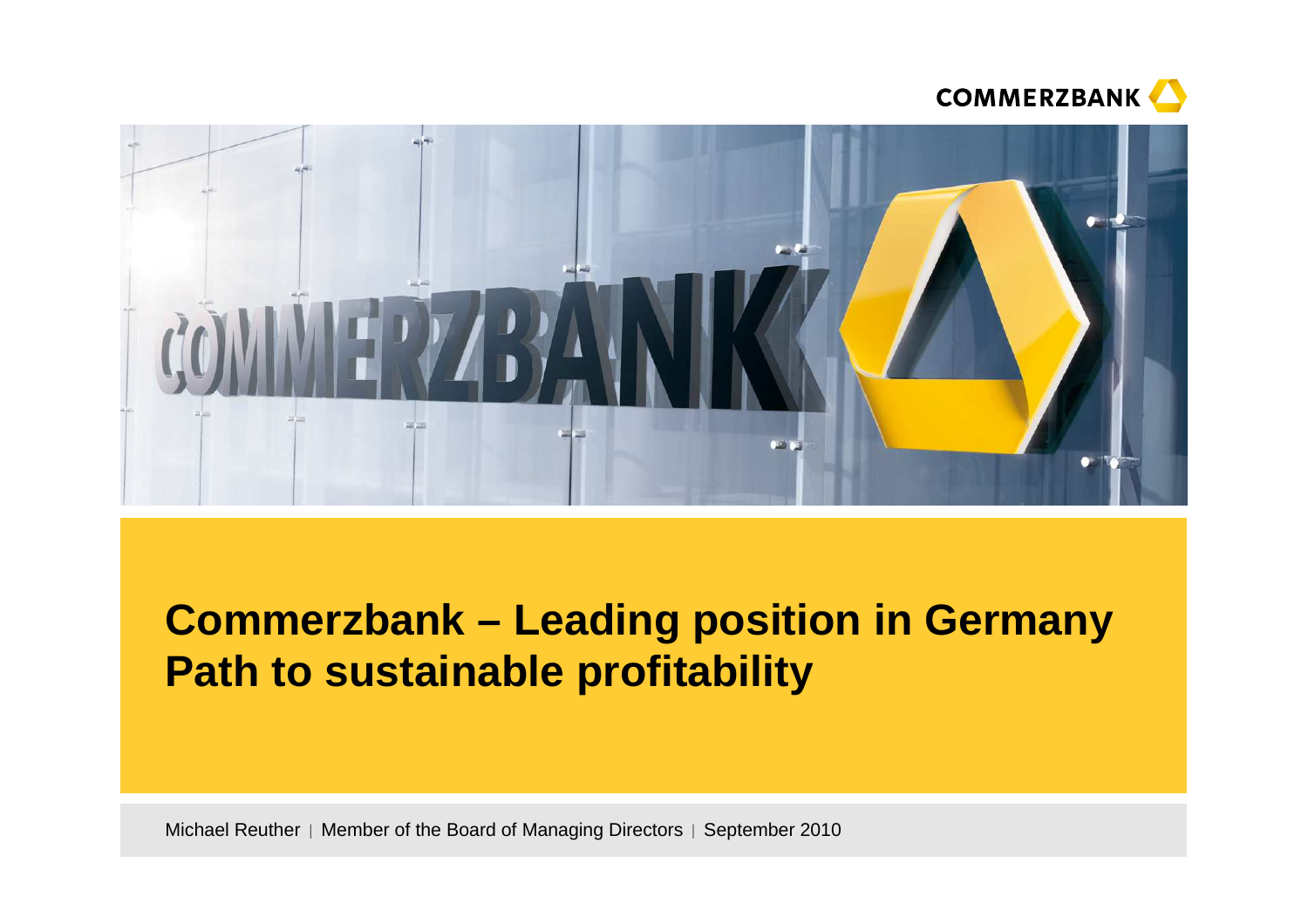

# **Commerzbank highlights**

- Commerzbank has reached profitability one year earlier than expected
- Group's risk profile substantially improved
- 
- Successful downsizing and de-risking of ABF, despite extremely challenging conditions
- 
- PRU successfully pursuing value maximization approach
- 
- Integration process is running ahead of plan, synergy target of  $\epsilon$ 2.4bn confirmed



Commerzbank has leading market positions across all business units in Germany, the most stable and dynamic economy in Europe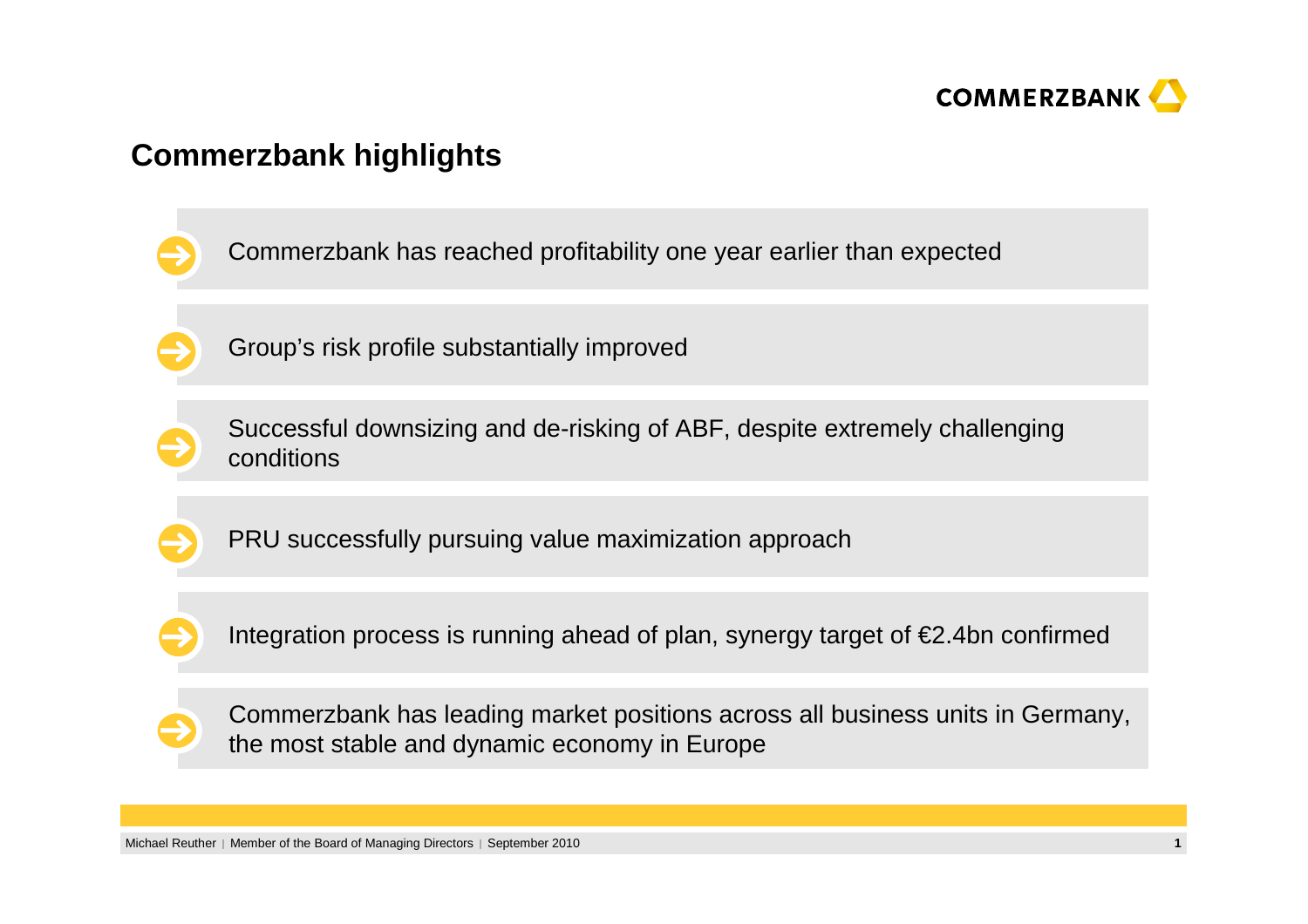

# **Strategic Roadmap 2012 – Progressing according to plan**

| 2009                                                 | 2010                                                                                       | 2012                                               |
|------------------------------------------------------|--------------------------------------------------------------------------------------------|----------------------------------------------------|
| De-risking & stability                               | <b>Group turnaround</b>                                                                    | <b>Profitability</b>                               |
| Considerably strengthened<br>financial base          | <b>Profitable Core Bank</b><br>- MSB continues to contribute                               | $\geq$ E4bn group operating profit<br>target       |
| <b>Optimizing ABF</b>                                | significantly to the overall<br>Group                                                      | CIR of below 60%                                   |
| Downsizing PRU with a value<br>maximization approach | - PC positive in all quarters<br>despite challenging                                       | Cost-synergies of $E2.2$ bn<br>Repayment of silent |
| Total assets significantly<br>reduced (deleveraging) | conditions<br>- C&M and CEE with                                                           | participation starting latest by<br>2012           |
| Complexity significantly<br>reduced                  | considerably improved<br>performance (vs. 2009)                                            |                                                    |
| Integration process running<br>according to plan     | <b>Significantly reduced LLPs</b><br>Downsizing and de-risking in<br>ABF will be continued |                                                    |

› Integration process and targeted synergies continue to be a priority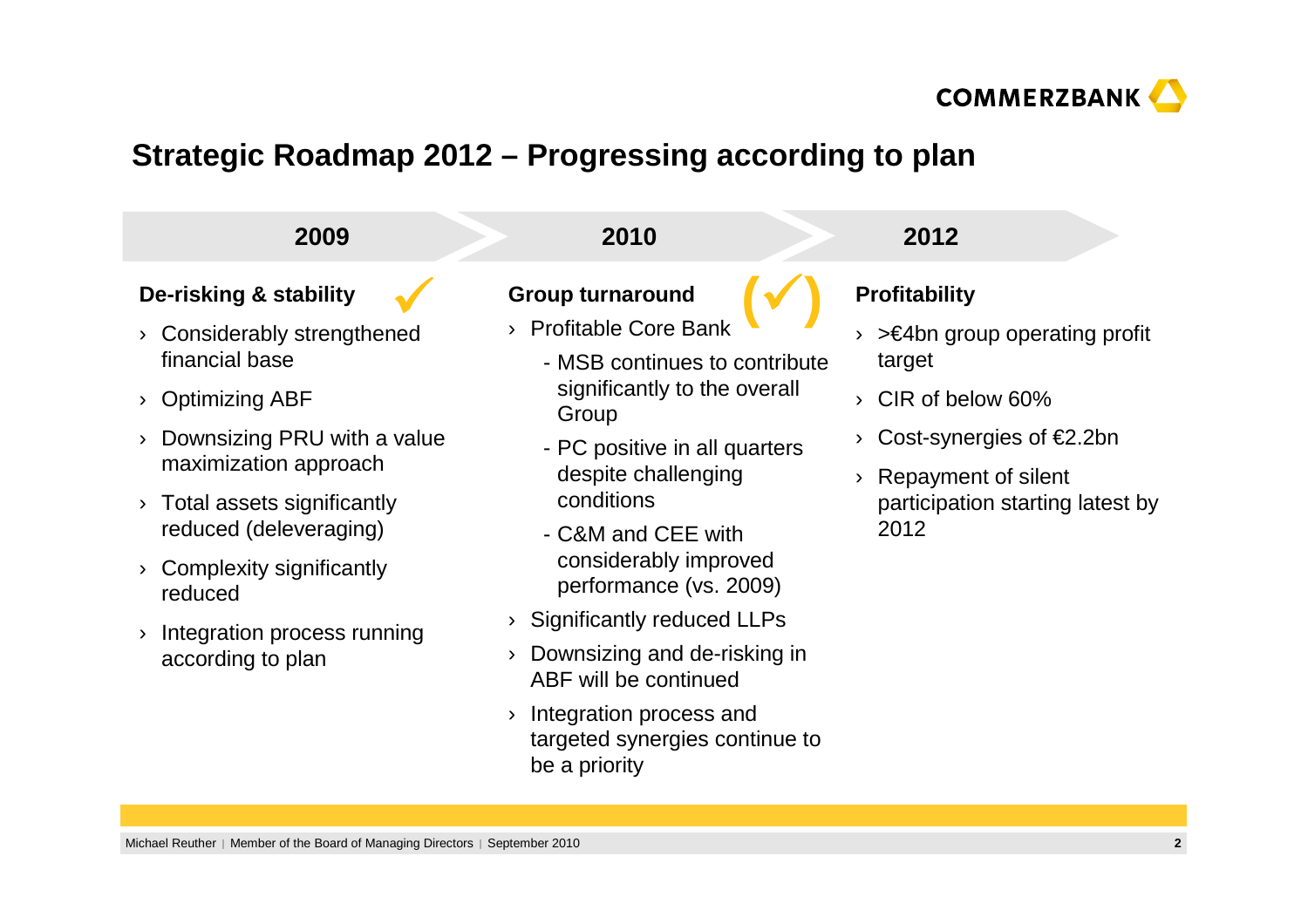

# **Synergies and personnel reduction above plan**



**Personnel reduction**



Cost synergies in 2010 of €1.1bn (above 40% of planned synergies achieved) targeted

Full run rate of €2.4bn after the full implementation of integration

- Personnel reduction progressing faster than originally planned
- Decline by 4,400 FTE as of June 2010
- Overall lay-offs of 9,000 FTE
- 2/3 of the overall redundancies contracted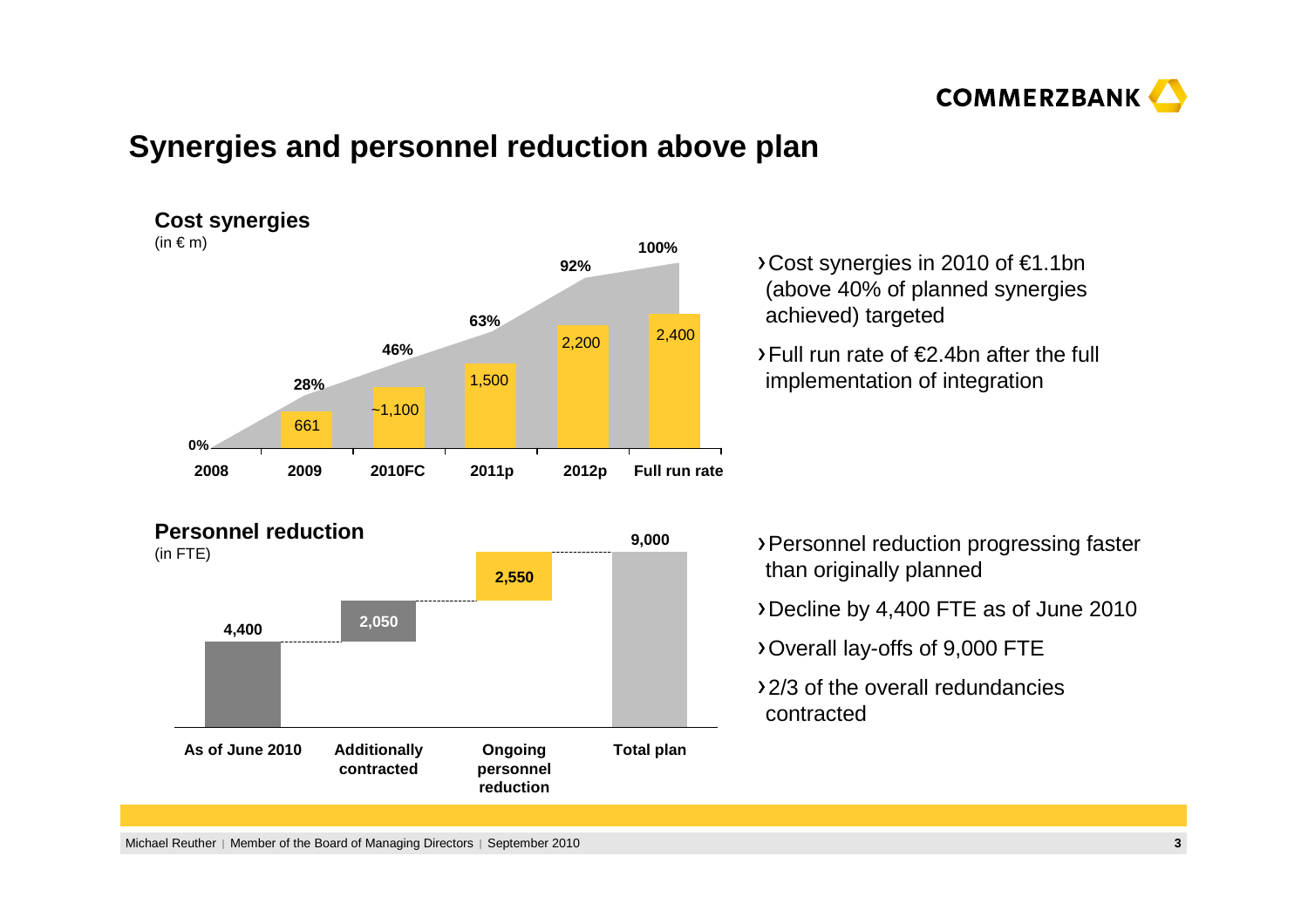

### **Tier 1 ratio well above the target range**



 $1)$  2008 pro-forma  $2)$  incl. Q1 profit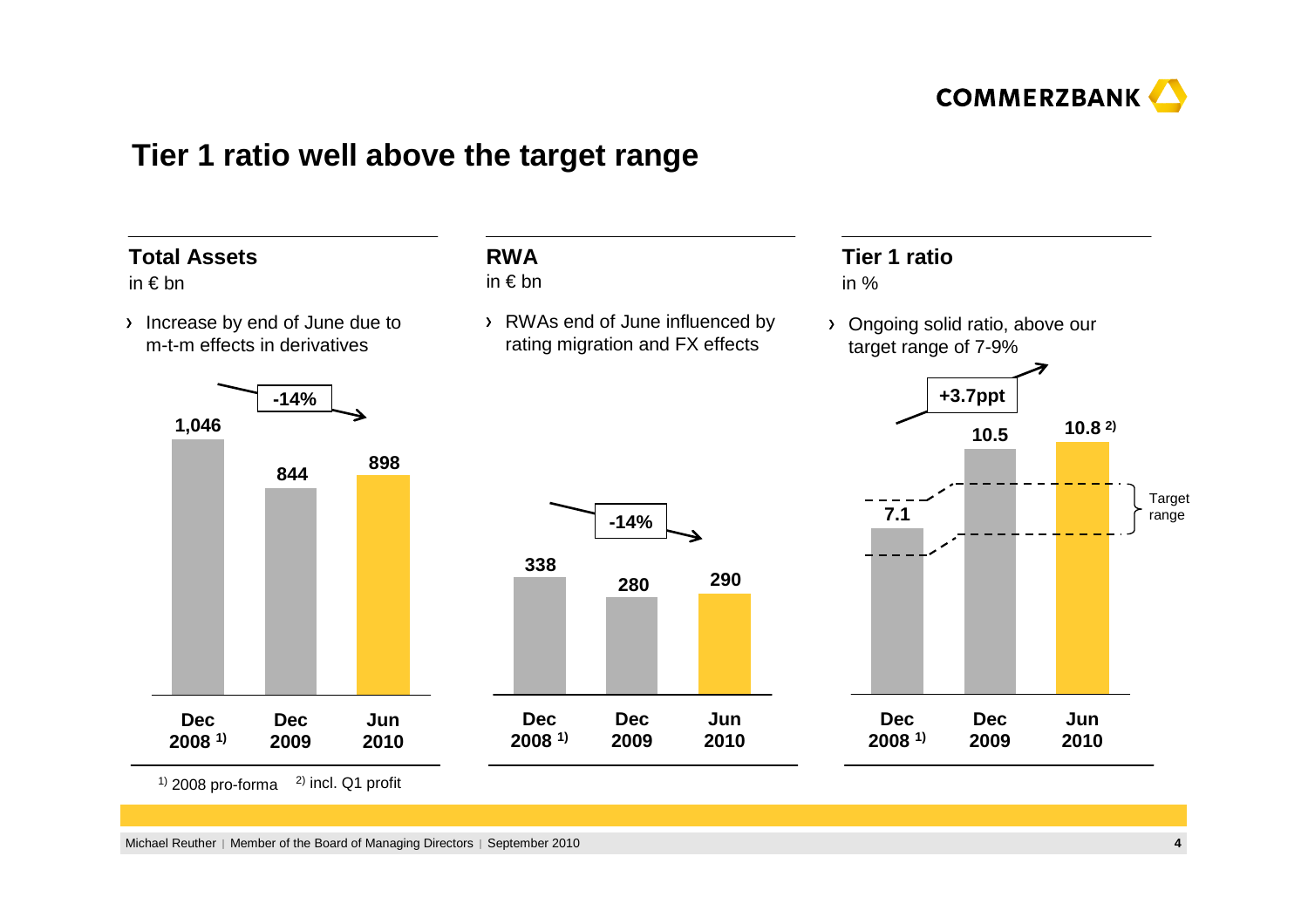

# **Payback of SoFFin funds via diverse mix of measures**



Successful implementation of Roadmap 2012 offers a wide range of options to repay SoFFin funds

#### **Quality of capital**

|                               | <b>Silent participation</b>           | <b>Common equity</b>                                   |
|-------------------------------|---------------------------------------|--------------------------------------------------------|
| Regulatory approval           | Core capital                          | Core capital                                           |
| Duration                      | Perpetual                             | Perpetual                                              |
| Loss participation            | Yes, pari passu<br>with common equity | Yes, loss of dividends;<br>write-down of reserves      |
| Rank in case of<br>insolvency | Subordinated to<br>hybrids            | Subordinated to<br>hybrids and silent<br>participation |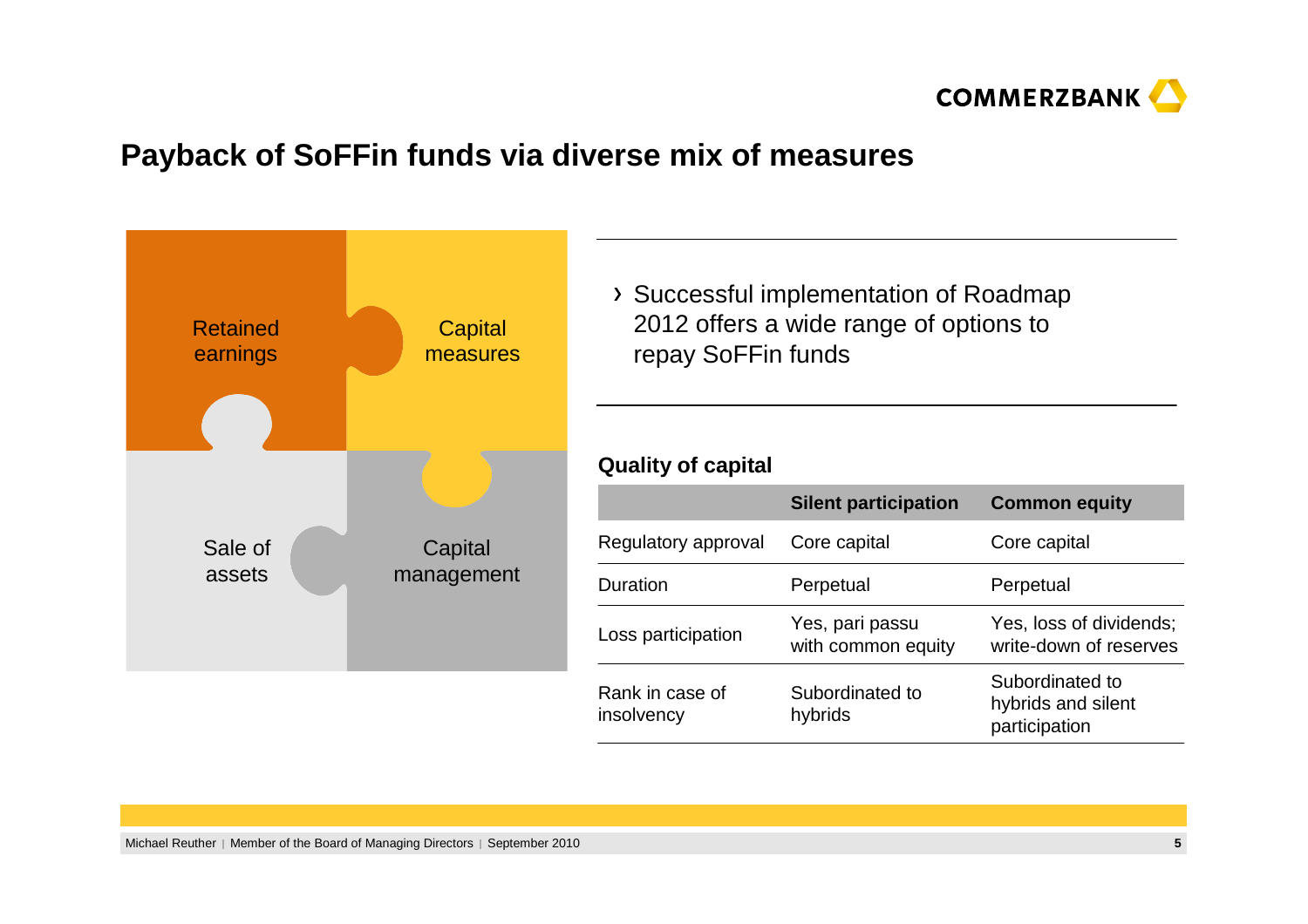

# **Core Bank continues to be profitable**

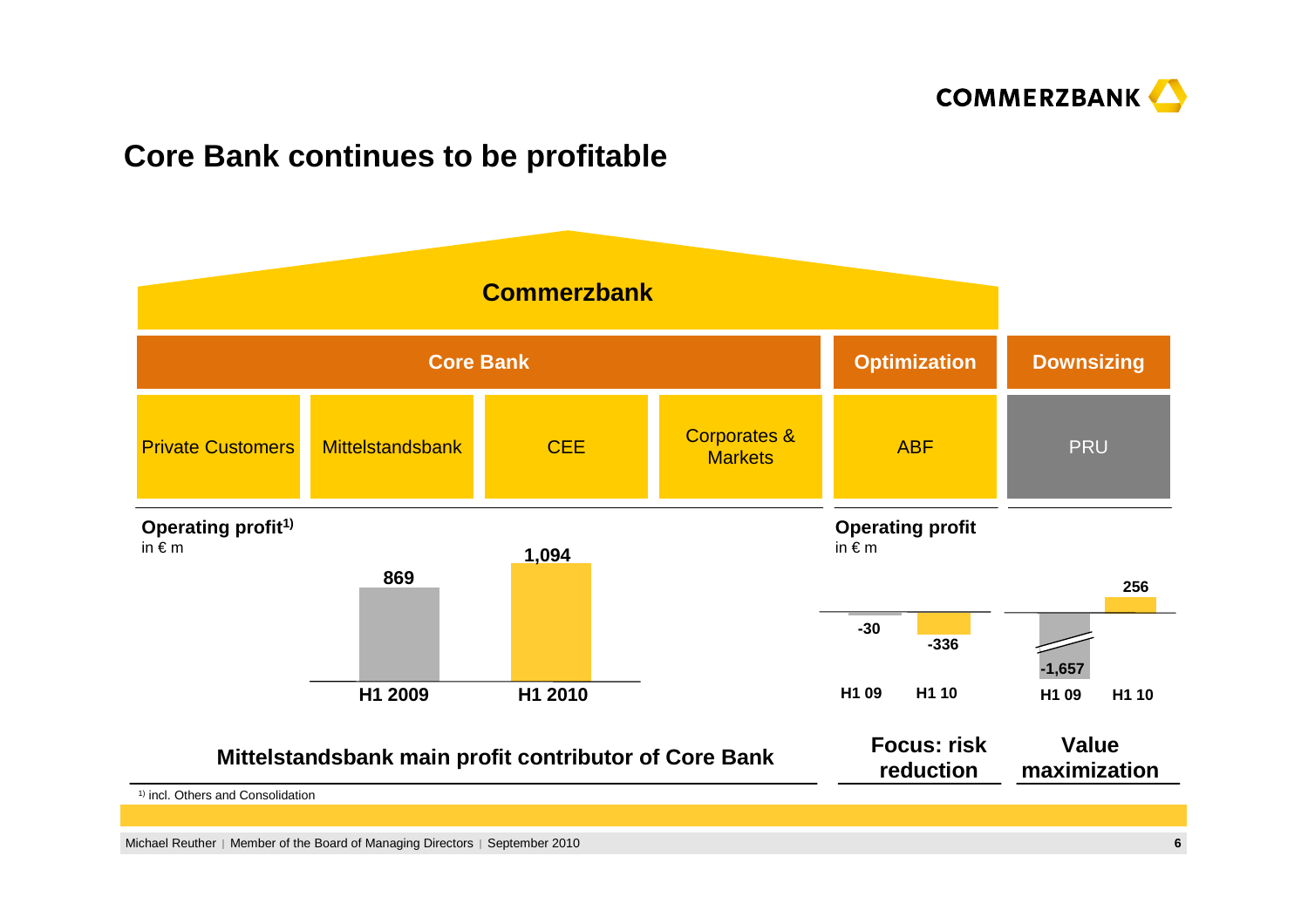

# **Mittelstandsbank main profit pillar**

#### **Private Clients**

#### **Top achievements**

- › Operating profit achieved in all quarters notwithstanding restructuring
- › Brand migration successfully completed
- › Stable number of 11 million customers
- $\rightarrow$  Top positions across all sub-segments

#### **Value driver**

- › Successful completion of integration:
	- Realizing cost synergies
	- Increased sales productivity
- › Leverage of our market position following the integration and normalized market conditions

### **Operating profit**

in  $\notin$  m

| 103     |                     | 49      |
|---------|---------------------|---------|
| H1 2009 | H <sub>2</sub> 2009 | H1 2010 |

#### **Mittelstandsbank**

#### **Top achievements**

- MSB impressively resilient during the crisis and consistently delivered positive results
- Leading SME franchise in Germany with densest branch network
- Stable client basis
- Significant reduction of bulk-risks

#### **Value driver**

- › Normalized risk provisioning
- $\rightarrow$  Realizing cost synergies
- $\rightarrow$  Leverage potential of strong customer franchise

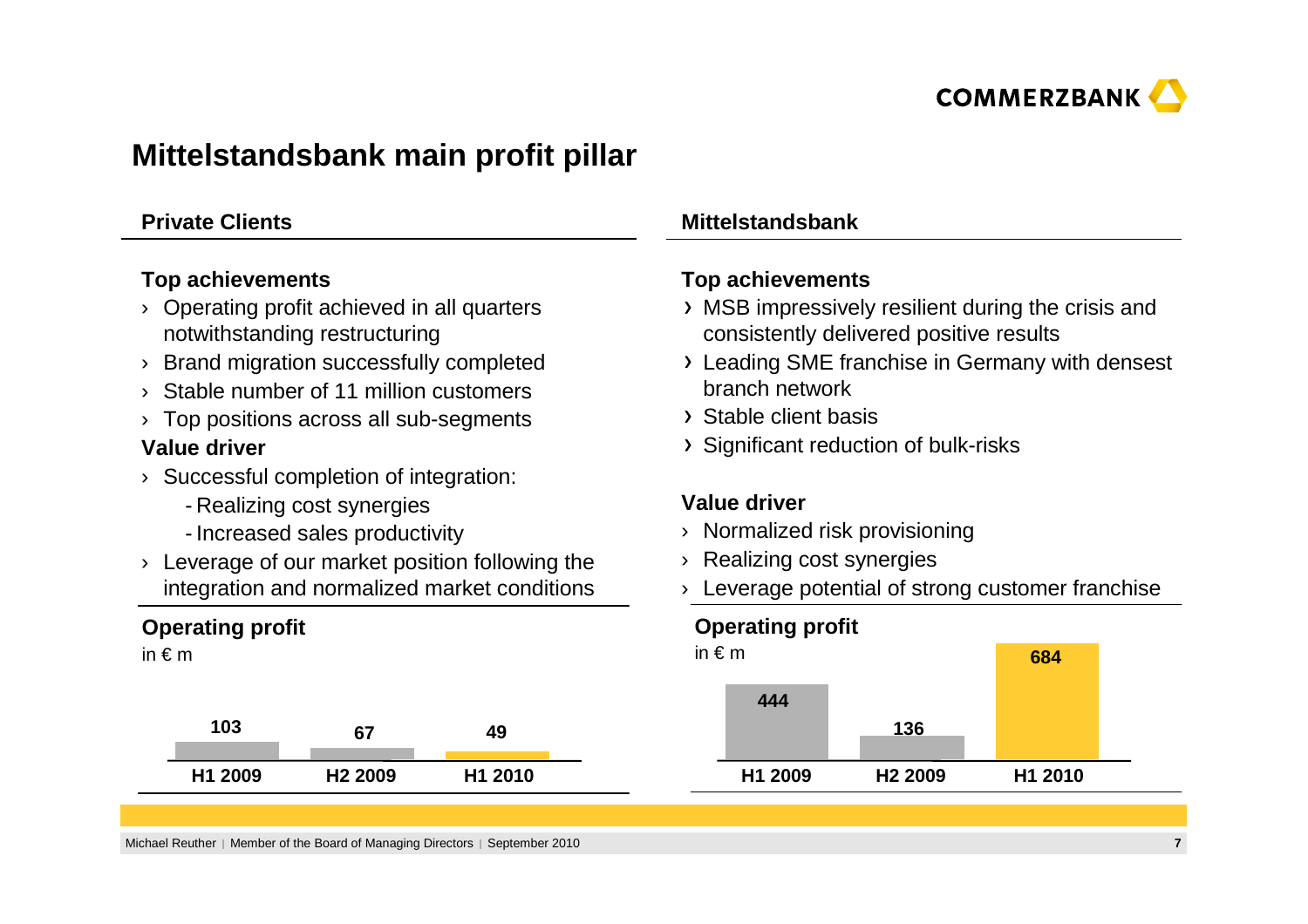

# **Profitable client centric business in C&M;demanding environment in CEE**

#### **Corporates & Markets**

#### **Top achievements**

- › Client centric business model implemented, product provider for Groups' franchise
- › Significantly improved risk profile and reduced earnings volatility
- › Top German Corporate Finance, Equity & FIC house, strong focus on existing client base
- › Integration almost completed

### **Value driver**

- › Targeted increase of revenues
- › Exploitation of cost synergies
- › Release of B/S usage and equity

#### **Operating profit**in € <sup>m</sup>



### **Central & Eastern Europe**

#### **Top achievements**

- Strong underlying performance of BRE Bank
	- Strategic re-alignment successful launched
	- Lowest CIR within the last five years
- Portfolio re-structuring at Bank Forum

### **Value driver**

- Focus on Private Client franchise
- Benefiting from improved economic conditions and normalizing risk provisioning
- Bank Forum strategic repositioning



Michael Reuther | Member of the Board of Managing Directors | September 2010 **<sup>8</sup>**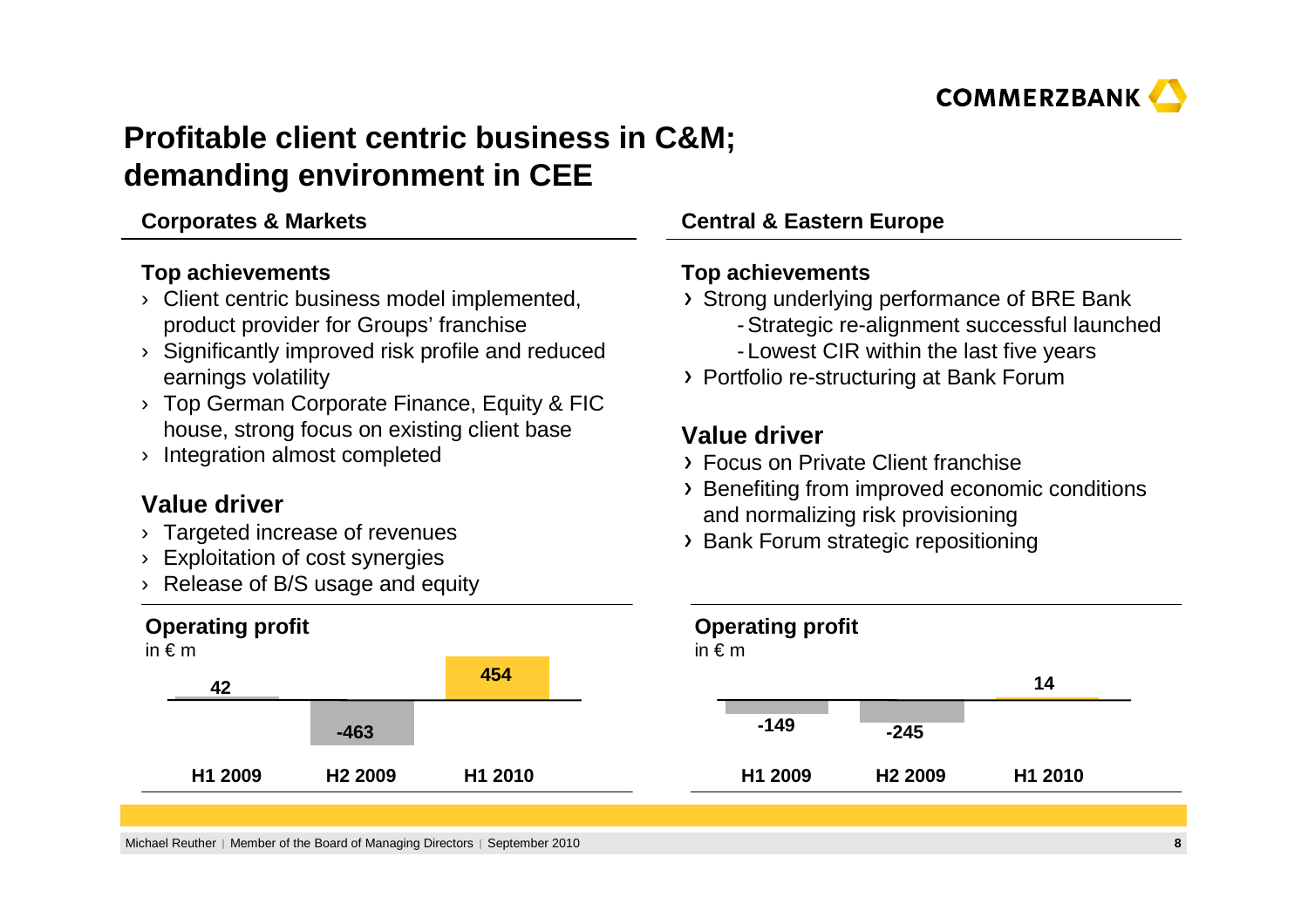

# **Successful downsizing and de-risking of ABF**

#### **Asset Based Finance**

#### **Top achievements**

- › We have re-structured and re-focused the ABF division vigorously since 2008
- › Assets cut and risk reduced despite extremely challenging conditions
- › Integration of Ship Finance activities

### **Value driver**

- › Downsizing asset & RWA base
- › Sustaining the client franchise
- › Further reduction of risks

#### **Operating profit**

in € <sup>m</sup>





|                                        | 30/06/2010 |
|----------------------------------------|------------|
| $RWA$ ( $\in$ bn)                      | 90.3       |
| <b>Economic Capital</b> $(\in$ bn)     | 5.5        |
| - thereof Credit Risk (%)              | 80%        |
| - thereof Market Risk (%)              | 17%        |
| <b>LLP</b> (YtD, $\in$ m) – incl. GLLP | 679        |
| <b>Default portfolio</b> ( $\in$ bn)   | 9.8        |

\*) add. ~ € 5 Mrd. Public Finance- und FI-Portfolio of Dt. Schiffsbank

Michael Reuther | Member of the Board of Managing Directors | September 2010 **<sup>9</sup>**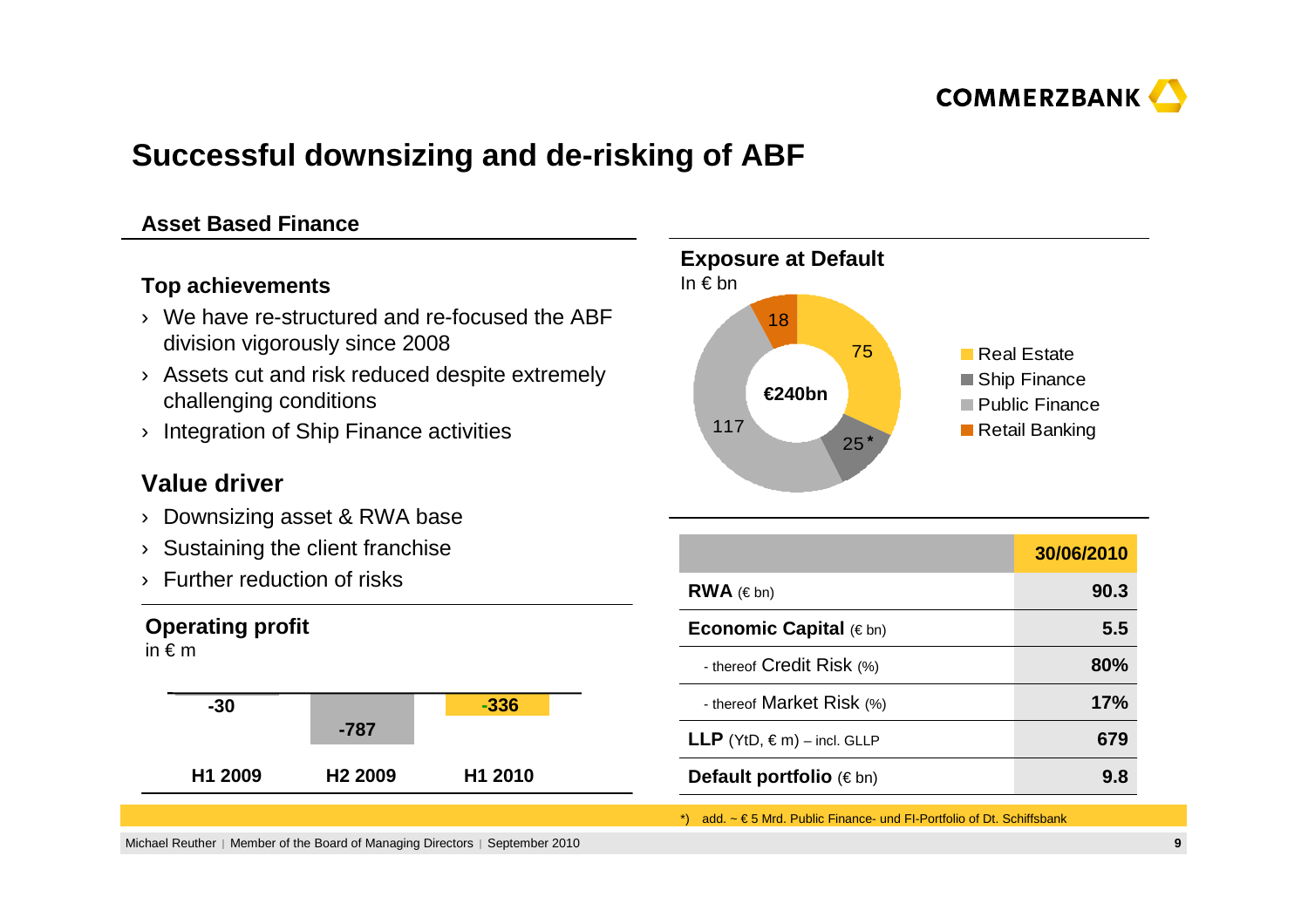

# **PRU with solid performance**

#### **Portfolio Restructuring Unit**

#### **Top achievements**

- > Balance sheet reduction by more than 50%
- Actively managed and downsized structured credit portfolio
- Winding down in line with value maximization

### **Value driver**

- › Write-back potential on a large part of the portfolio (63%)
- › Portion of portfolio with loss potential significantly reduced



#### **Risk Exposure**

| in $\epsilon$ bn | <b>AAA</b> | AA  | A   | <b>BBB</b> | <b>Non</b><br>IG | <b>Total</b> | $m-d-r$ |
|------------------|------------|-----|-----|------------|------------------|--------------|---------|
| <b>RMBS</b>      |            |     |     |            |                  | 5.8          | 34%     |
| <b>CMBS</b>      |            |     |     |            |                  | 0.5          | 32%     |
| CDO              |            |     |     |            |                  | 7.6          | 40%     |
| Other ABS        |            |     |     |            |                  | 3.7          | 16%     |
|                  |            |     |     |            |                  |              |         |
| <b>Total</b>     | 5.4        | 2.6 | 2.6 | 3.8        | 3.4              | 17.6         | 34%     |

#### **Details**

|                                | <b>Risk Exposure</b> | $m-d-r$ * |
|--------------------------------|----------------------|-----------|
| Write-back potential           | €11.1 bn             | 19%       |
| Neutral<br>(+/-€25m P&L)       | €3.9 bn              | 14%       |
| Impairments<br>likely/possible | €2.6 bn              | 69%       |
| Total                          | €17.6 bn             |           |
|                                |                      |           |

\* Markdown-Ratio = 1-(Risk Exposure / Nominal Value)

Michael Reuther | Member of the Board of Managing Directors | September 2010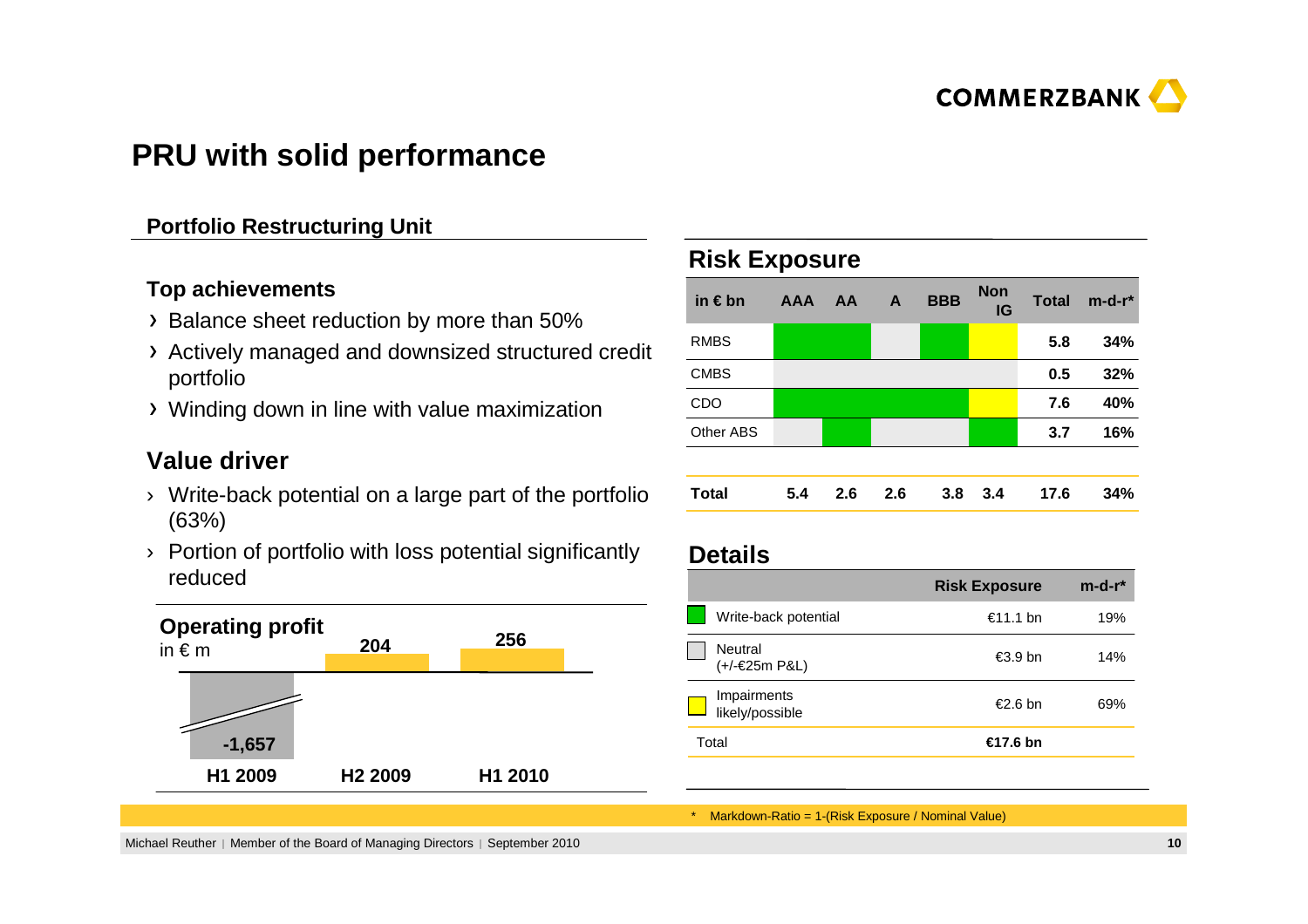

## **Germany is the Eurozone's economic engine**

#### **Status quo**

- German economy largest and most promising in EMU
- Stable economic situation
	- Low level of private sector debt
	- Low inflation risk
	- No bubbles, low spreads
- Favourable political environment
- Competitive banking landscape

#### **2010**

- › Germany recovering strongly from collapse after Lehman default
- › Germany is benefiting from strong demand for investment goods and its strong position on Asian markets
- › "Labor market miracle": level of unemployment almost back at precrisis level
- › Elevated level of (small) corporate and private defaults

#### **2011 – 2012**

- › Recovery will continue, no double dip neither in the US nor in EMU/Germany
- $\rightarrow$   $\,$  Germany still outperformer within EMU
- › Less dynamic world economy and ongoing consolidation efforts in EMU will slow down growth somewhat
- $\rightarrow$  Stabilization of inflation on a low level
- › ECB will not start to hike rates until the end of 2011



Michael Reuther | Member of the Board of Managing Directors | September 2010 0 **11**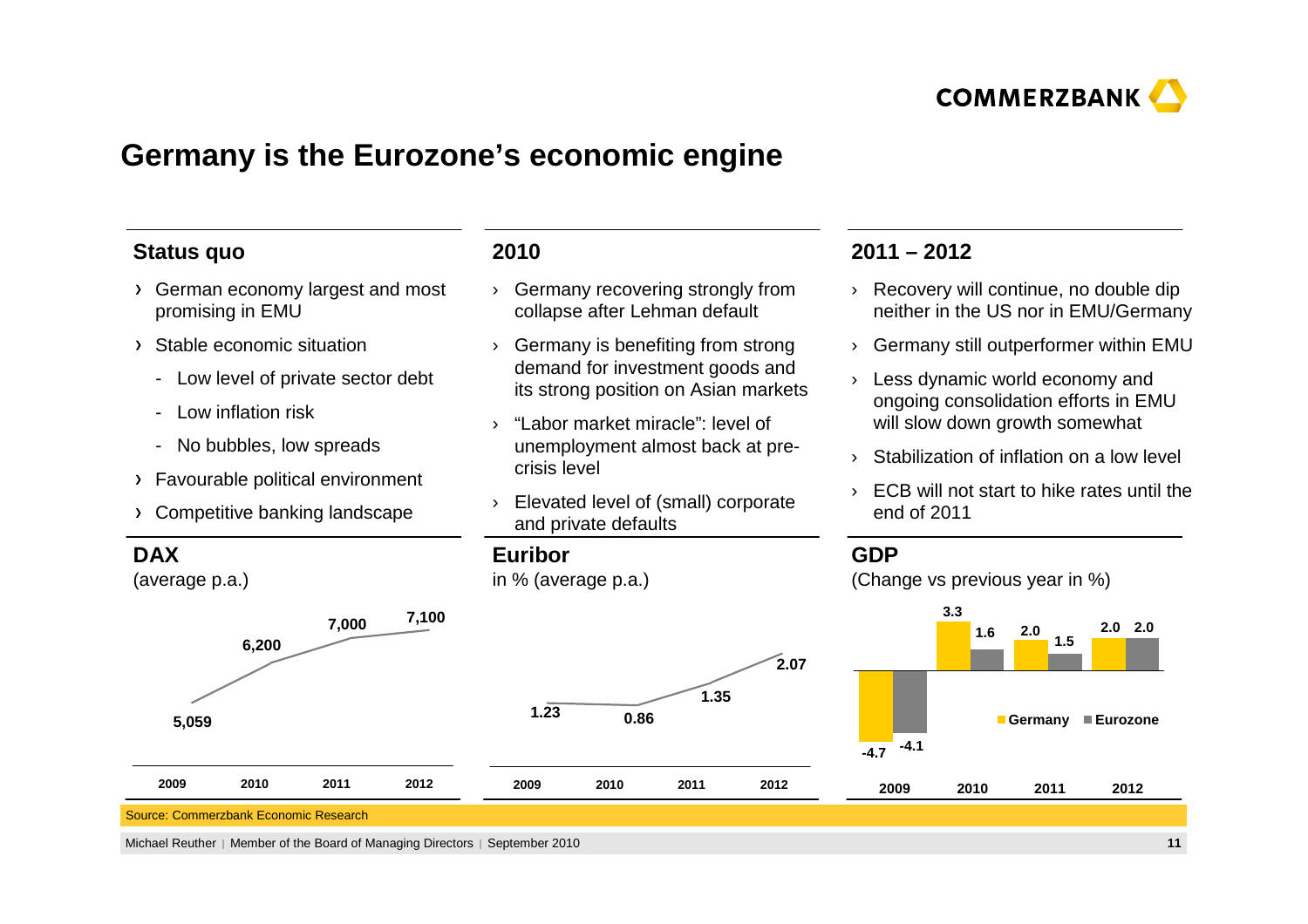

# **Commerzbank is set to return to operating profitability in 2010**

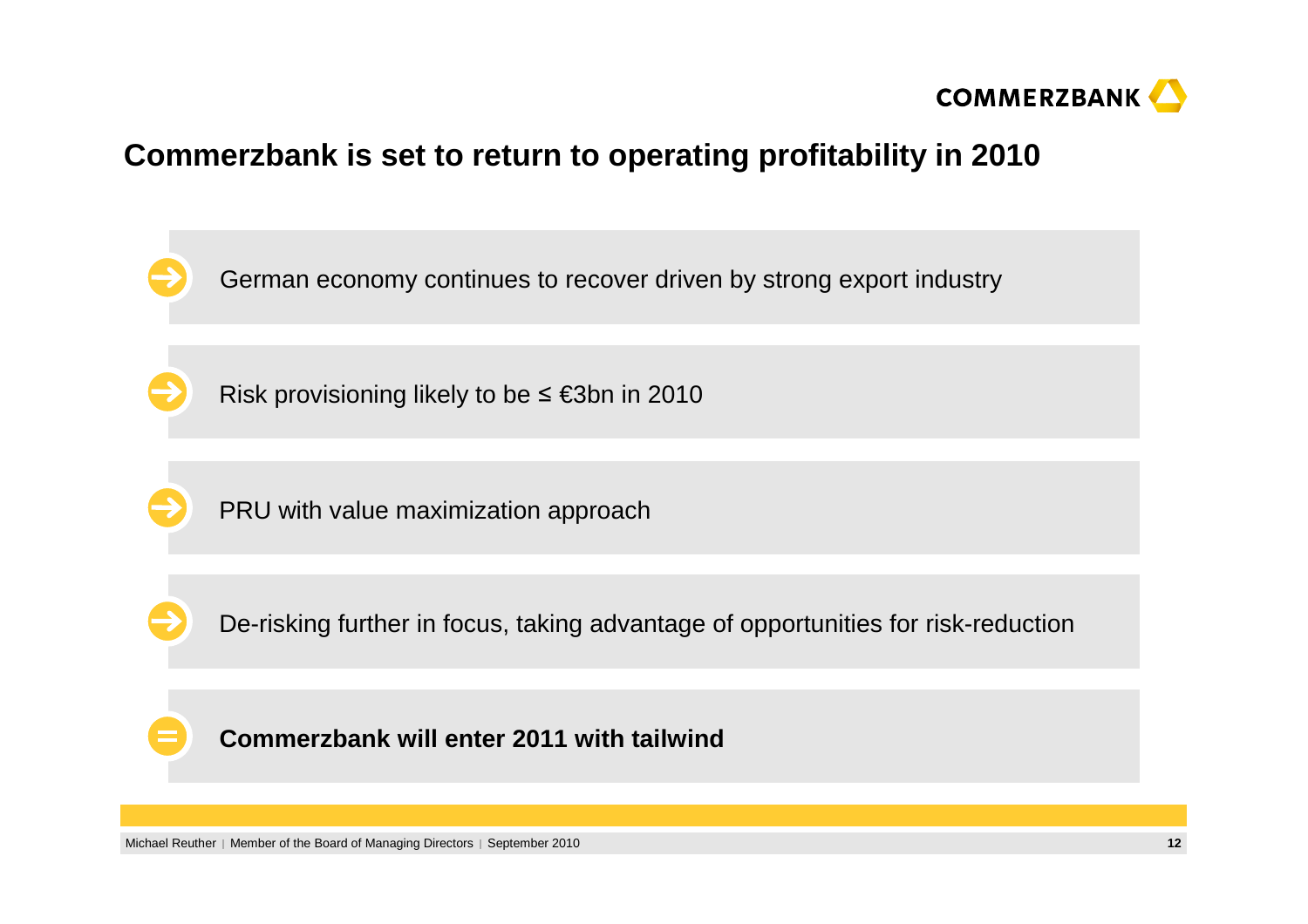

# **Appendix 1: Segmental reporting**

Michael Reuther | Member of the Board of Managing Directors | September 2010 **<sup>13</sup>**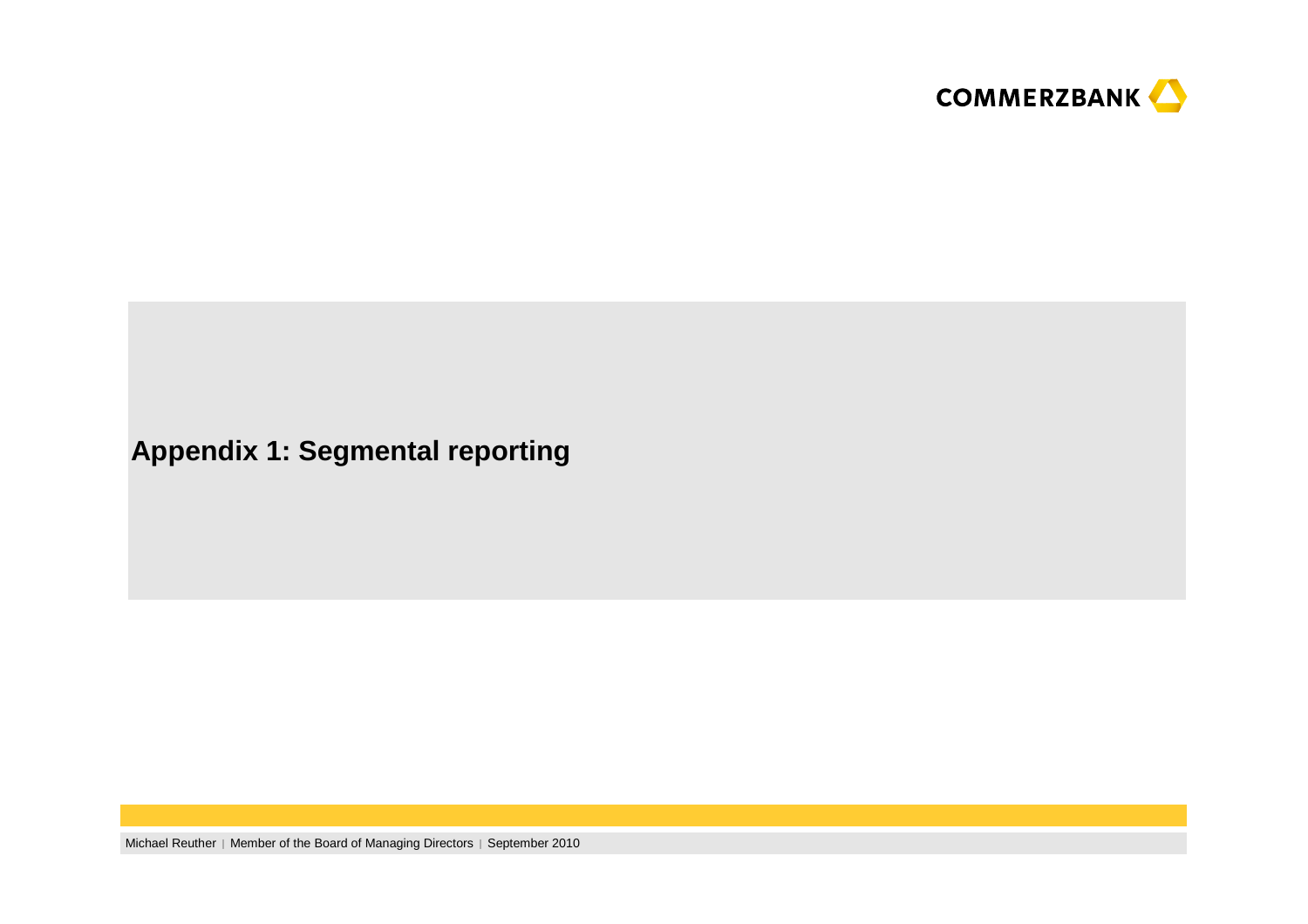

# **Commerzbank Group**

| in $\epsilon$ m                        | Q <sub>1</sub><br>2009 | Q2<br>2009 | 6M<br>2009 | Q <sub>3</sub><br>2009 | Q <sub>4</sub><br>2009 | Q <sub>1</sub><br>2010 | Q2<br>2010     | 6M<br>2010 |
|----------------------------------------|------------------------|------------|------------|------------------------|------------------------|------------------------|----------------|------------|
| Net interest income                    | 1,692                  | 1,838      | 3,530      | 1,769                  | 1,890                  | 1,888                  | 1,859          | 3,747      |
| Provision for possible loan losses     | $-844$                 | $-993$     | $-1,837$   | $-1,053$               | $-1,324$               | $-644$                 | $-639$         | $-1,283$   |
| Net interest income after provisioning | 848                    | 845        | 1,693      | 716                    | 566                    | 1,244                  | 1,220          | 2,464      |
| Net commission income                  | 850                    | 947        | 1,797      | 953                    | 972                    | 983                    | 884            | 1,867      |
| Trading profit                         | $-527$                 | 71         | $-456$     | 659                    | $-561$                 | 850                    | 337            | 1,187      |
| Net investment income                  | 386                    | 172        | 558        | $-54$                  | $-87$                  | $-119$                 | 60             | $-59$      |
| Other result                           | $-71$                  | 5          | $-66$      | 112                    | $-68$                  | 22                     | $-30$          | -8         |
| Revenue before LLP                     | 2,330                  | 3,033      | 5,363      | 3,439                  | 2,146                  | 3,624                  | 3,110          | 6,734      |
| Revenue after LLP                      | 1,486                  | 2,040      | 3,526      | 2,386                  | 822                    | 2,980                  | 2,471          | 5,451      |
| Operating expenses                     | 2,081                  | 2,263      | 4,344      | 2,264                  | 2,396                  | 2,209                  | 2,228          | 4,437      |
| Operating profit                       | $-595$                 | $-223$     | $-818$     | 122                    | $-1,574$               | 771                    | 243            | 1,014      |
| Impairments of goodwill                | $\Omega$               | 70         | 70         | 646                    | 52                     | 0                      | $\overline{0}$ | 0          |
| Restructuring expenses                 | 289                    | 216        | 505        | 904                    | 212                    | 0                      | 33             | 33         |
| Pre-tax profit                         | $-884$                 | $-509$     | $-1,393$   | $-1,428$               | $-1,838$               | 771                    | 210            | 981        |
|                                        |                        |            |            |                        |                        |                        |                |            |
| <b>Investors Capital</b>               | 23,639                 | 25,741     | 24,690     | 32,872                 | 31,156                 | 30,283                 | 30,967         | 30,625     |
| RWA (End of Period)                    | 315,733                | 296,579    | 296,579    | 292,712                | 280,133                | 278,886                | 290,200        | 290,200    |
| Cost/income ratio (%)                  | 89.3%                  | 74.6%      | 81.0%      | 65.8%                  | 111.6%                 | 61.0%                  | 71.6%          | 65.9%      |
| Operating return on equity (%)         | $-10.1%$               | $-3.5%$    | $-6.6%$    | 1.5%                   | $-20.2%$               | 10.2%                  | 3.1%           | 6.6%       |
| Return on equity of pre-tax profit (%) | $-15.0%$               | $-7.9%$    | $-11.3%$   | $-17.4%$               | $-23.6%$               | 10.2%                  | 2.7%           | 6.4%       |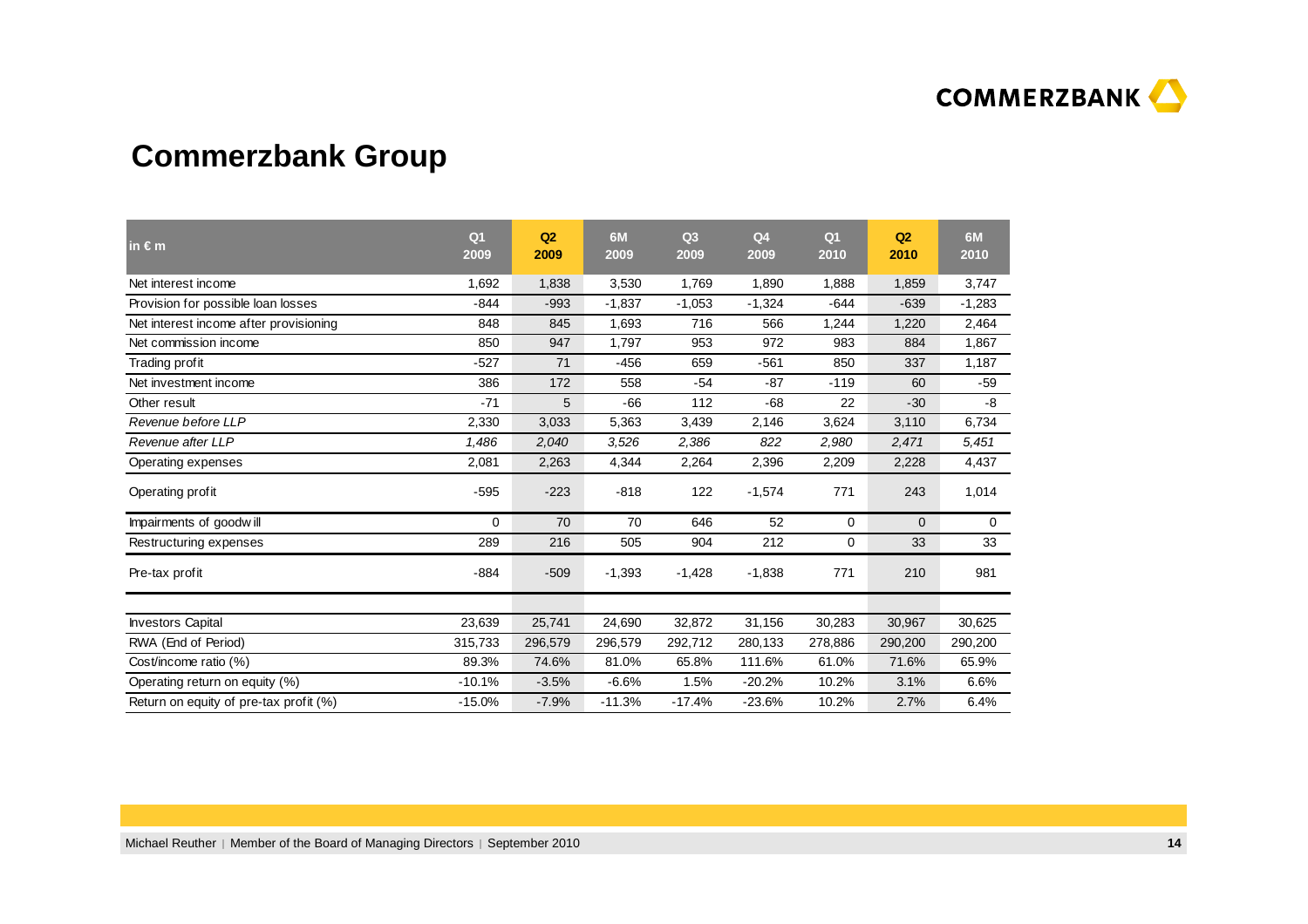

# **Private Customers**

| $\mathsf{in} \in \mathsf{m}$           | Q1 2009  | Q <sub>2</sub> 2009 | H1 2009     | Q3 2009  | Q4 2009     | Q1 2010     | Q <sub>2</sub> 2010 | H1 2010     |
|----------------------------------------|----------|---------------------|-------------|----------|-------------|-------------|---------------------|-------------|
| Net interest income                    | 553      | 553                 | 1,106       | 529      | 534         | 497         | 492                 | 989         |
| Provision for possible loan losses     | $-50$    | $-54$               | $-104$      | $-70$    | $-72$       | $-66$       | $-70$               | $-136$      |
| Net interest income after provisioning | 503      | 499                 | 1,002       | 459      | 462         | 431         | 422                 | 853         |
| Net commission income                  | 510      | 539                 | 1,049       | 565      | 546         | 546         | 492                 | 1,038       |
| Trading profit                         | 3        | $-3$                | $\mathbf 0$ | 6        | 4           | 5           | $\overline{7}$      | 12          |
| Net investment income                  | $-1$     | $-7$                | -8          | 13       | -9          | 9           | 5                   | 14          |
| Other result                           | $-3$     | $-15$               | $-18$       | $-58$    | $-22$       | $-49$       | $\overline{7}$      | $-42$       |
| Revenue before LLP                     | 1,062    | 1,067               | 2,129       | 1,055    | 1,053       | 1,008       | 1,003               | 2,011       |
| Revenue after LLP                      | 1,012    | 1,013               | 2,025       | 985      | 981         | 942         | 933                 | 1,875       |
| Operating expenses                     | 970      | 952                 | 1,922       | 938      | 961         | 913         | 913                 | 1,826       |
| Operating profit                       | 42       | 61                  | 103         | 47       | 20          | 29          | 20                  | 49          |
| Impairments of goodwill                | $\Omega$ | $\mathbf{0}$        | $\mathbf 0$ | 0        | $\mathbf 0$ | 0           | 0                   | $\mathbf 0$ |
| Restructuring expenses                 | 51       | 43                  | 94          | 192      | 52          | $\mathbf 0$ | 0                   | 0           |
| Pre-tax profit                         | -9       | 18                  | 9           | $-145$   | $-32$       | 29          | 20                  | 49          |
|                                        |          |                     |             |          |             |             |                     |             |
| Average equity tied up                 | 3,332    | 3,268               | 3,300       | 3,252    | 3,171       | 3,422       | 3,458               | 3,440       |
| RWA (End of Period)                    | 31,428   | 31,253              | 31,253      | 31,524   | 30,265      | 29,450      | 30,100              | 30,100      |
| Cost/income ratio (%)                  | 91.3%    | 89.2%               | 90.3%       | 88.9%    | 91.3%       | 90.6%       | 91.0%               | 90.8%       |
| Operating return on equity (%)         | 5.0%     | 7.5%                | 6.2%        | 5.8%     | 2.5%        | 3.4%        | 2.3%                | 2.8%        |
| Return on equity of pre-tax profit (%) | $-1.1%$  | 2.2%                | 0.5%        | $-17.8%$ | $-4.0%$     | 3.4%        | 2.3%                | 2.8%        |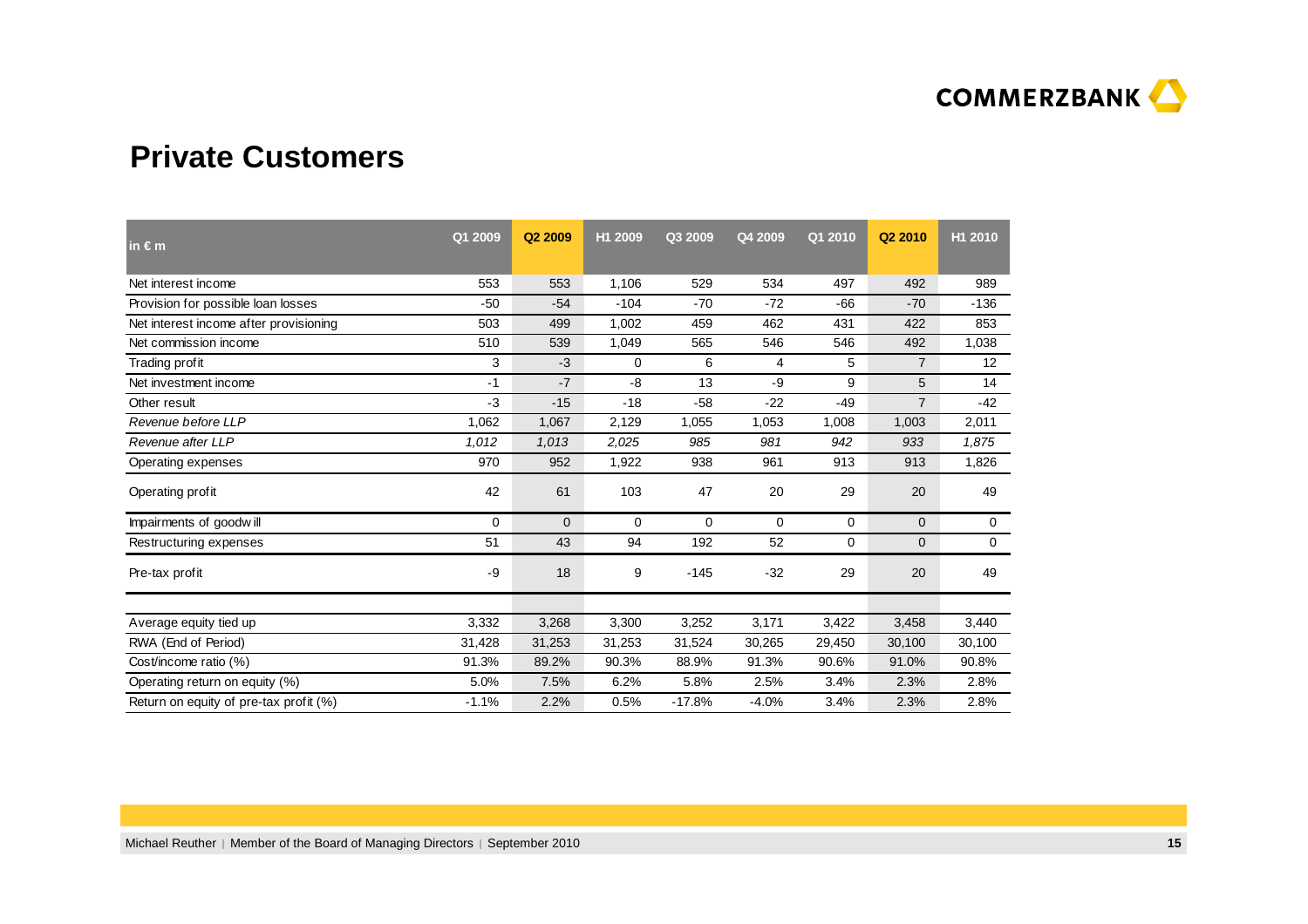

### **Mittelstandsbank**

| in $\epsilon$ m                        | Q1 2009  | Q2 2009      | H1 2009     | Q3 2009     | Q4 2009     | Q1 2010     | Q2 2010        | H1 2010     |
|----------------------------------------|----------|--------------|-------------|-------------|-------------|-------------|----------------|-------------|
| Net interest income                    | 547      | 541          | 1,088       | 502         | 557         | 515         | 550            | 1,065       |
| Provision for possible loan losses     | $-90$    | $-236$       | $-326$      | $-330$      | $-298$      | $-161$      | $-94$          | $-255$      |
| Net interest income after provisioning | 457      | 305          | 762         | 172         | 259         | 354         | 456            | 810         |
| Net commission income                  | 238      | 211          | 449         | 217         | 217         | 256         | 210            | 466         |
| Trading profit                         | 9        | $-42$        | $-33$       | $-56$       | $-6$        | 6           | 62             | 68          |
| Net investment income                  | $\Omega$ | $-1$         | $-1$        | 1           | 1           | $-3$        | 15             | 12          |
| Other result                           | $-55$    | $-6$         | $-61$       | 63          | $-72$       | 45          | $-11$          | 34          |
| Revenue before LLP                     | 739      | 703          | 1,442       | 727         | 697         | 819         | 826            | 1,645       |
| Revenue after LLP                      | 649      | 467          | 1,116       | 397         | 399         | 658         | 732            | 1,390       |
| Operating expenses                     | 330      | 342          | 672         | 339         | 321         | 357         | 349            | 706         |
| Operating profit                       | 319      | 125          | 444         | 58          | 78          | 301         | 383            | 684         |
| Impairments of goodwill                | 0        | $\mathbf{0}$ | $\mathbf 0$ | $\mathbf 0$ | $\mathbf 0$ | $\mathbf 0$ | $\overline{0}$ | 0           |
| Restructuring expenses                 | 17       | 8            | 25          | 50          | $-1$        | 0           | $\overline{0}$ | $\mathbf 0$ |
| Pre-tax profit                         | 302      | 117          | 419         | 8           | 79          | 301         | 383            | 684         |
|                                        |          |              |             |             |             |             |                |             |
| Average equity tied up                 | 5,697    | 5,385        | 5,541       | 5,254       | 5,239       | 5,471       | 5,446          | 5,459       |
| RWA (End of Period)                    | 67,580   | 66,587       | 66,587      | 63,881      | 63,127      | 63,459      | 68,338         | 68,338      |
| Cost/income ratio (%)                  | 44.7%    | 48.6%        | 46.6%       | 46.6%       | 46.1%       | 43.6%       | 42.3%          | 42.9%       |
| Operating return on equity (%)         | 22.4%    | 9.3%         | 16.0%       | 4.4%        | 6.0%        | 22.0%       | 28.1%          | 25.1%       |
| Return on equity of pre-tax profit (%) | 21.2%    | 8.7%         | 15.1%       | 0.6%        | 6.0%        | 22.0%       | 28.1%          | 25.1%       |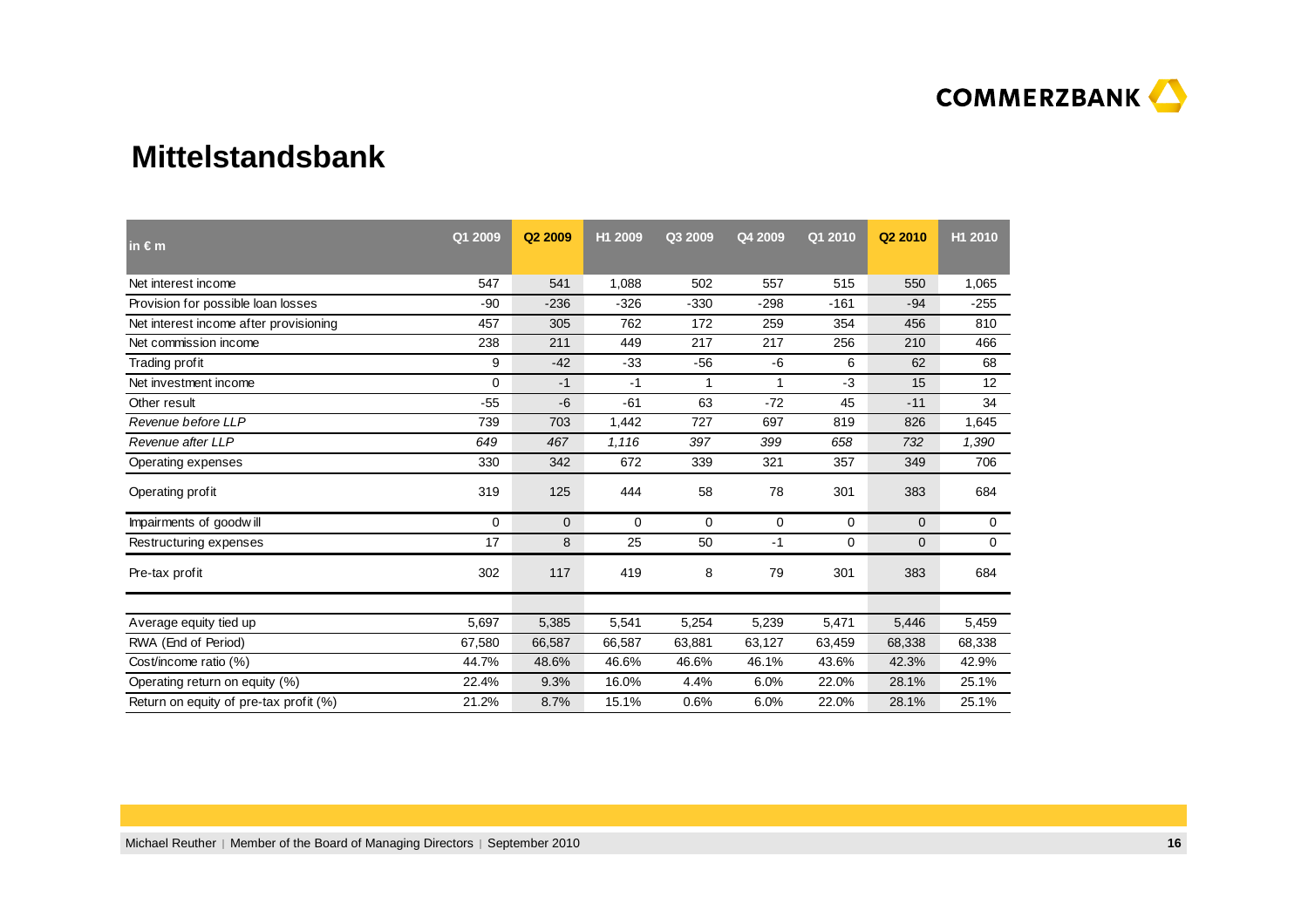

# **Central and Eastern Europe**

| in $\epsilon$ m                        | Q1 2009     | Q2 2009      | H1 2009  | Q3 2009      | Q4 2009     | Q1 2010 | Q <sub>2</sub> 2010 | H1 2010      |
|----------------------------------------|-------------|--------------|----------|--------------|-------------|---------|---------------------|--------------|
| Net interest income                    | 164         | 162          | 326      | 161          | 178         | 159     | 161                 | 320          |
| Provision for possible loan losses     | $-173$      | $-202$       | $-375$   | $-141$       | $-296$      | $-94$   | $-92$               | $-186$       |
| Net interest income after provisioning | $-9$        | $-40$        | $-49$    | 20           | $-118$      | 65      | 69                  | 134          |
| Net commission income                  | 31          | 46           | 77       | 46           | 47          | 47      | 53                  | 100          |
| Trading profit                         | 29          | 19           | 48       | 15           | 16          | 18      | 20                  | 38           |
| Net investment income                  | $-5$        | $-1$         | $-6$     | $-3$         | $-5$        | $-1$    | $\overline{4}$      | 3            |
| Other result                           | 6           | 5            | 11       | $\mathbf{1}$ | $-6$        | 3       | 9                   | 12           |
| Revenue before LLP                     | 225         | 231          | 456      | 220          | 230         | 226     | 247                 | 473          |
| Revenue after LLP                      | 52          | 29           | 81       | 79           | $-66$       | 132     | 155                 | 287          |
| Operating expenses                     | 114         | 116          | 230      | 121          | 137         | 126     | 147                 | 273          |
| Operating profit                       | $-62$       | $-87$        | $-149$   | $-42$        | $-203$      | 6       | 8                   | 14           |
| Impairments of goodwill                | $\mathbf 0$ | $\mathbf 0$  | 0        | 0            | $\mathbf 0$ | 0       | $\overline{0}$      | $\mathbf{0}$ |
| Restructuring expenses                 | $\mathbf 0$ | $\mathbf{0}$ | 0        | 0            | 5           | 0       | $\overline{0}$      | $\mathbf 0$  |
| Pre-tax profit                         | $-62$       | $-87$        | $-149$   | $-42$        | $-208$      | 6       | 8                   | 14           |
|                                        |             |              |          |              |             |         |                     |              |
| Average equity tied up                 | 1,647       | 1,595        | 1,621    | 1,623        | 1,544       | 1,598   | 1,597               | 1,597        |
| RWA (End of Period)                    | 19,214      | 18,626       | 18,626   | 19,066       | 18,336      | 18,727  | 19,701              | 19,701       |
| Cost/income ratio (%)                  | 50.7%       | 50.2%        | 50.4%    | 55.0%        | 59.6%       | 55.8%   | 59.5%               | 57.7%        |
| Operating return on equity (%)         | $-15.1%$    | $-21.8%$     | $-18.4%$ | $-10.4%$     | $-52.6%$    | 1.5%    | 2.0%                | 1.8%         |
| Return on equity of pre-tax profit (%) | $-15.1%$    | $-21.8%$     | $-18.4%$ | $-10.4%$     | $-53.9%$    | 1.5%    | 2.0%                | 1.8%         |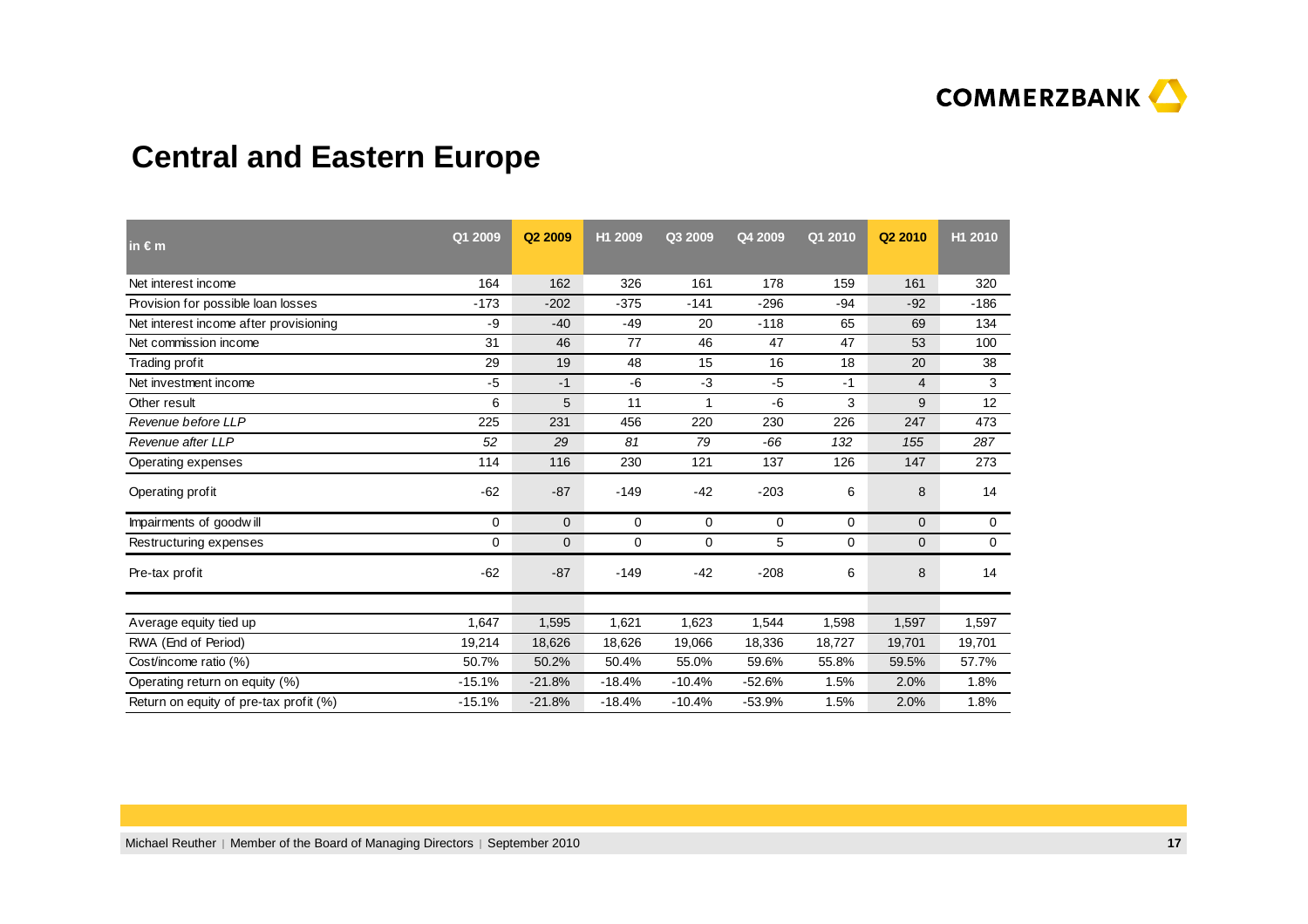

# **Corporates & Markets**

| in $\epsilon$ m                        | Q1 2009     | Q2 2009      | H1 2009 | Q3 2009  | Q4 2009        | Q1 2010     | Q2 2010      | H1 2010     |
|----------------------------------------|-------------|--------------|---------|----------|----------------|-------------|--------------|-------------|
| Net interest income                    | 178         | 195          | 373     | 264      | 142            | 212         | 205          | 417         |
| Provision for possible loan losses     | $-254$      | 33           | $-221$  | $-43$    | $-25$          | 19          | $\mathbf 1$  | 20          |
| Net interest income after provisioning | $-76$       | 228          | 152     | 221      | 117            | 231         | 206          | 437         |
| Net commission income                  | 80          | 91           | 171     | 95       | 82             | 76          | 63           | 139         |
| Trading profit                         | 574         | 186          | 760     | 48       | $-124$         | 449         | 188          | 637         |
| Net investment income                  | $-19$       | $-6$         | $-25$   | 28       | 24             | $-14$       | 43           | 29          |
| Other result                           | $-15$       | 19           | 4       | 5        | $-3$           | 9           | 9            | 18          |
| Revenue before LLP                     | 798         | 485          | 1,283   | 440      | 121            | 732         | 508          | 1,240       |
| Revenue after LLP                      | 544         | 518          | 1,062   | 397      | 96             | 751         | 509          | 1,260       |
| Operating expenses                     | 500         | 520          | 1,020   | 489      | 467            | 411         | 395          | 806         |
| Operating profit                       | 44          | $-2$         | 42      | $-92$    | $-371$         | 340         | 114          | 454         |
| Impairments of goodwill                | $\mathbf 0$ | $\mathbf{0}$ | 0       | 21       | $\overline{2}$ | $\mathbf 0$ | $\mathbf{0}$ | 0           |
| Restructuring expenses                 | 62          | 63           | 125     | 79       | $-76$          | $\mathbf 0$ | $\mathbf{0}$ | $\mathbf 0$ |
| Pre-tax profit                         | $-18$       | $-65$        | $-83$   | $-192$   | $-297$         | 340         | 114          | 454         |
|                                        |             |              |         |          |                |             |              |             |
| Average equity tied up                 | 4,810       | 4,555        | 4,683   | 4,208    | 4,121          | 3,845       | 3,892        | 3,868       |
| RWA (End of Period)                    | 66,101      | 56,873       | 56,873  | 57,205   | 52,692         | 51,420      | 53,200       | 53,200      |
| Cost/income ratio (%)                  | 62.7%       | 107.2%       | 79.5%   | 111.1%   | 386.0%         | 56.1%       | 77.8%        | 65.0%       |
| Operating return on equity (%)         | 3.7%        | $-0.2%$      | 1.8%    | $-8.7%$  | $-36.0%$       | 35.4%       | 11.7%        | 23.5%       |
| Return on equity of pre-tax profit (%) | $-1.5%$     | $-5.7%$      | $-3.5%$ | $-18.3%$ | $-28.8%$       | 35.4%       | 11.7%        | 23.5%       |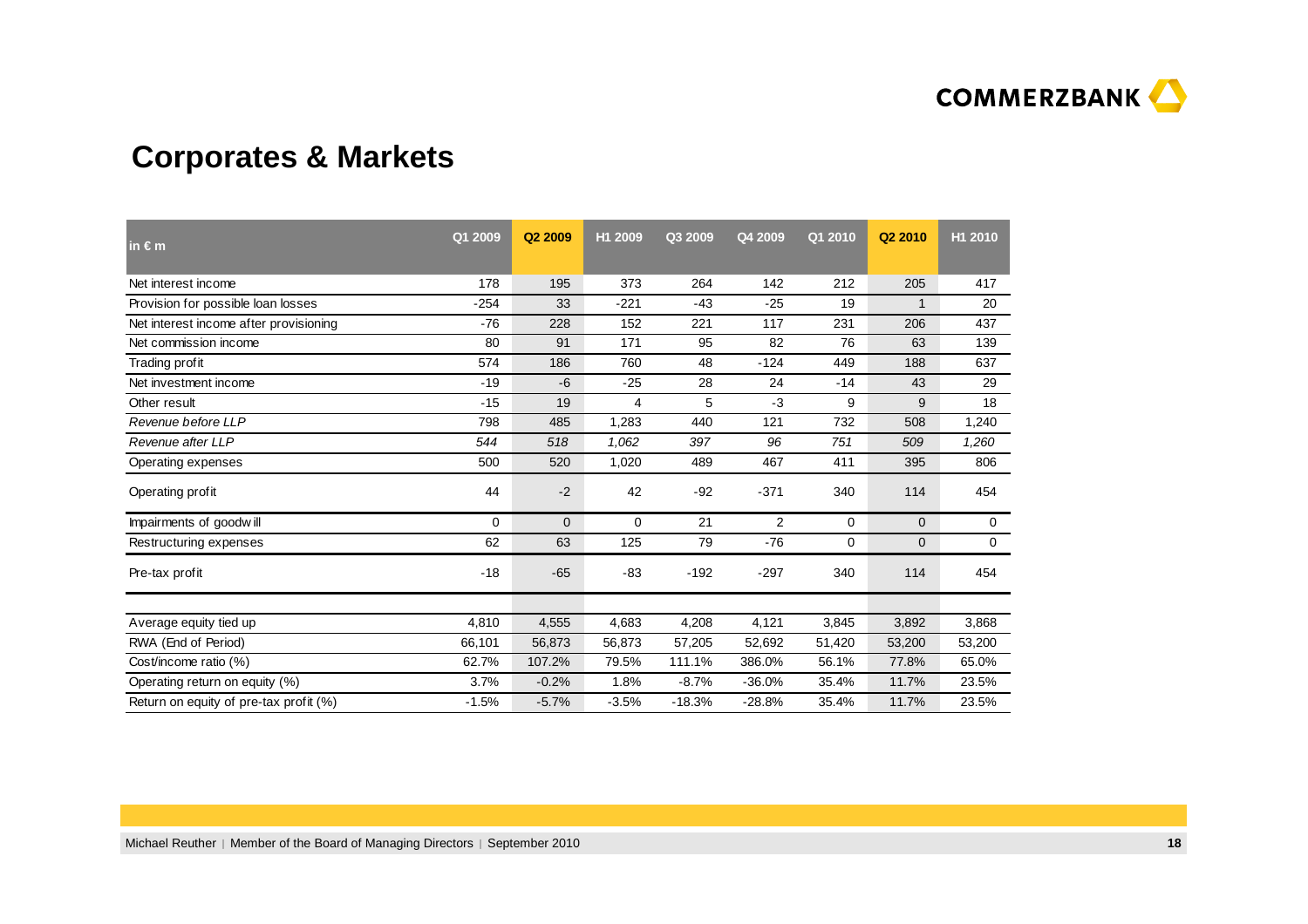

# **Asset Based Finance**

| $\mathsf{in} \in \mathsf{m}$           | Q1 2009 | Q <sub>2</sub> 2009 | H1 2009 | Q3 2009  | Q4 2009  | Q1 2010 | Q <sub>2</sub> 2010 | H1 2010  |
|----------------------------------------|---------|---------------------|---------|----------|----------|---------|---------------------|----------|
| Net interest income                    | 258     | 328                 | 586     | 247      | 264      | 296     | 319                 | 615      |
| Provision for possible loan losses     | $-207$  | $-359$              | $-566$  | $-371$   | $-651$   | $-325$  | $-354$              | $-679$   |
| Net interest income after provisioning | 51      | $-31$               | 20      | $-124$   | $-387$   | $-29$   | $-35$               | $-64$    |
| Net commission income                  | 63      | 75                  | 138     | 66       | 93       | 88      | 80                  | 168      |
| Trading profit                         | 262     | $-73$               | 189     | 69       | $-61$    | $-4$    | 31                  | 27       |
| Net investment income                  | $-43$   | 3                   | $-40$   | $-2$     | $-45$    | $-2$    | $-158$              | $-160$   |
| Other result                           | 3       | $-2$                | 1       | 15       | $-81$    | 13      | $-21$               | -8       |
| Revenue before LLP                     | 543     | 331                 | 874     | 395      | 170      | 391     | 251                 | 642      |
| Revenue after LLP                      | 336     | $-28$               | 308     | 24       | $-481$   | 66      | $-103$              | $-37$    |
| Operating expenses                     | 168     | 170                 | 338     | 159      | 171      | 152     | 147                 | 299      |
| Operating profit                       | 168     | $-198$              | $-30$   | $-135$   | $-652$   | $-86$   | $-250$              | $-336$   |
| Impairments of goodwill                | 0       | 70                  | 70      | 624      | 51       | 0       | $\mathbf{0}$        | 0        |
| Restructuring expenses                 | 0       | 47                  | 47      | 16       | 4        | 0       | 33                  | 33       |
| Pre-tax profit                         | 168     | $-315$              | $-147$  | $-775$   | $-707$   | -86     | $-283$              | $-369$   |
|                                        |         |                     |         |          |          |         |                     |          |
| Average equity tied up                 | 7,420   | 6,851               | 7,136   | 6,574    | 6,439    | 6,446   | 6,218               | 6,332    |
| RWA (End of Period)                    | 94,739  | 88,593              | 88,593  | 90,090   | 89,685   | 88,087  | 90,327              | 90,327   |
| Cost/income ratio (%)                  | 30.9%   | 51.4%               | 38.7%   | 40.3%    | 100.6%   | 38.9%   | 58.6%               | 46.6%    |
| Operating return on equity (%)         | 9.1%    | $-11.6%$            | $-0.8%$ | $-8.2%$  | $-40.5%$ | $-5.3%$ | $-16.1%$            | $-10.6%$ |
| Return on equity of pre-tax profit (%) | 9.1%    | $-18.4%$            | $-4.1%$ | $-47.2%$ | $-43.9%$ | $-5.3%$ | $-18.2%$            | $-11.7%$ |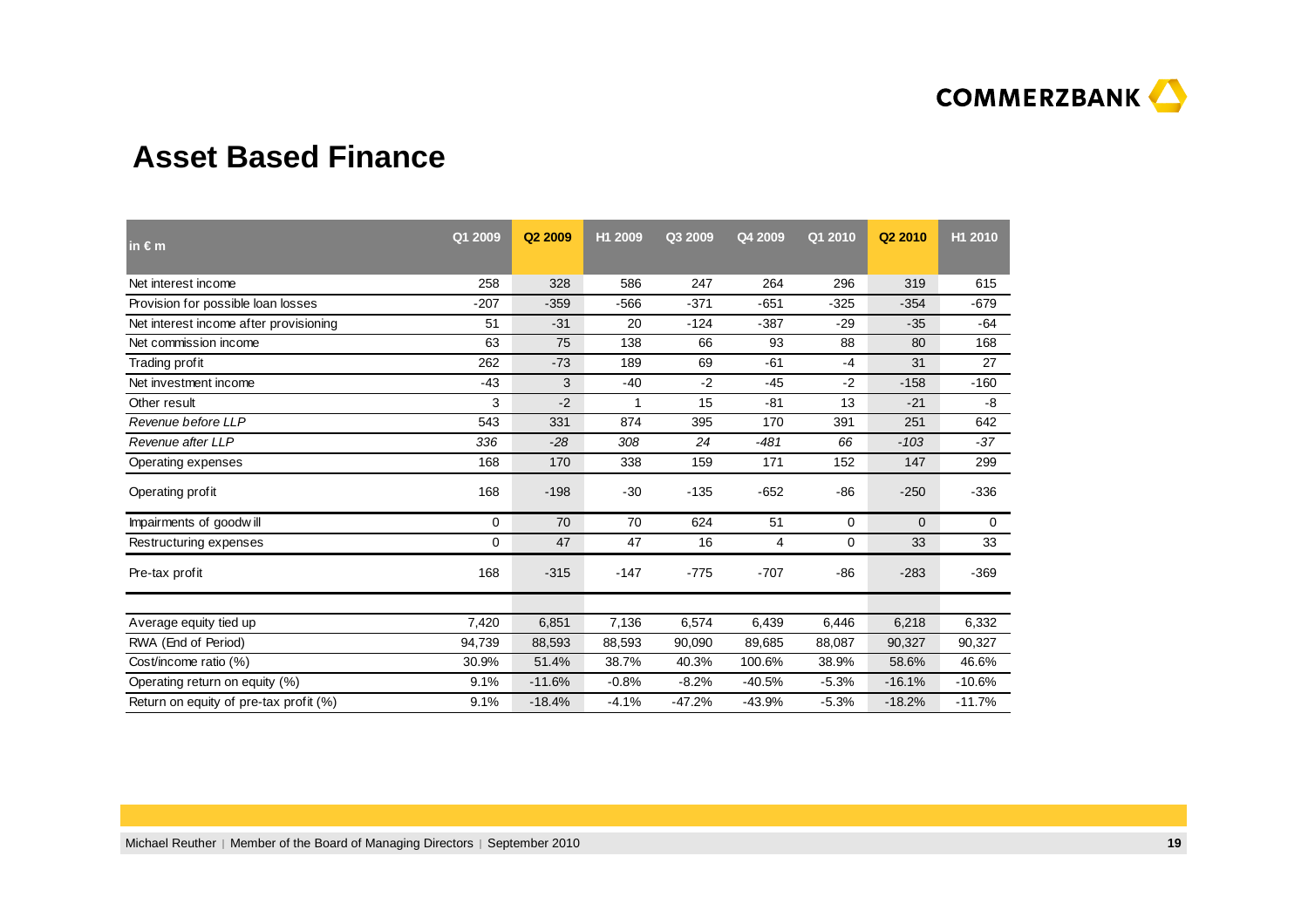

# **Portfolio Restructuring Unit**

| in $\epsilon$ m                        | Q1 2009   | Q <sub>2</sub> 2009 | H1 2009        | Q3 2009     | Q4 2009     | Q1 2010     | Q <sub>2</sub> 2010 | H1 2010        |
|----------------------------------------|-----------|---------------------|----------------|-------------|-------------|-------------|---------------------|----------------|
| Net interest income                    | 72        | 65                  | 137            | 52          | 64          | 23          | 10                  | 33             |
| Provision for possible loan losses     | $-71$     | $-169$              | $-240$         | $-98$       | 11          | $-22$       | $-28$               | $-50$          |
| Net interest income after provisioning | 1         | $-104$              | $-103$         | $-46$       | 75          | 1           | $-18$               | $-17$          |
| Net commission income                  | 11        | 1                   | 12             | $-2$        | 2           | $-3$        | $\overline{7}$      | 4              |
| Trading profit                         | $-1,259$  | 24                  | $-1,235$       | 697         | $-274$      | 282         | 56                  | 338            |
| Net investment income                  | $-135$    | $-130$              | $-265$         | $-105$      | $-62$       | $-94$       | 70                  | $-24$          |
| Other result                           | 0         | $\mathbf{0}$        | $\mathbf 0$    | 0           | 2           | $\mathbf 0$ | $\overline{7}$      | $\overline{7}$ |
| Revenue before LLP                     | $-1,311$  | $-40$               | $-1,351$       | 642         | $-268$      | 208         | 150                 | 358            |
| Revenue after LLP                      | $-1,382$  | $-209$              | $-1,591$       | 544         | $-257$      | 186         | 122                 | 308            |
| Operating expenses                     | 33        | 33                  | 66             | 40          | 43          | 24          | 28                  | 52             |
| Operating profit                       | $-1,415$  | $-242$              | $-1,657$       | 504         | $-300$      | 162         | 94                  | 256            |
| Impairments of goodwill                | 0         | $\mathbf{0}$        | 0              | $\mathbf 0$ | 0           | $\mathbf 0$ | $\mathbf{0}$        | 0              |
| Restructuring expenses                 | 3         | $-1$                | $\overline{2}$ | $\mathbf 0$ | $\mathbf 0$ | $\mathbf 0$ | $\overline{0}$      | $\mathbf 0$    |
| Pre-tax profit                         | $-1,418$  | $-241$              | $-1,659$       | 504         | $-300$      | 162         | 94                  | 256            |
|                                        |           |                     |                |             |             |             |                     |                |
| Average equity tied up                 | 1,944     | 1,807               | 1,876          | 1,673       | 1,533       | 1,363       | 1,250               | 1,306          |
| RWA (End of Period)                    | 19,990    | 18,361              | 18,361         | 16,113      | 11,112      | 13,462      | 12,234              | 12,234         |
| Cost/income ratio (%)                  | n/a       | n/a                 | n/a            | 6.2%        | n/a         | 11.5%       | 18.7%               | 14.5%          |
| Operating return on equity (%)         | $-291.2%$ | $-53.6%$            | $-176.7%$      | 120.5%      | $-78.3%$    | 47.5%       | 30.1%               | 39.2%          |
| Return on equity of pre-tax profit (%) | $-291.8%$ | $-53.3%$            | $-176.9%$      | 120.5%      | $-78.3%$    | 47.5%       | 30.1%               | 39.2%          |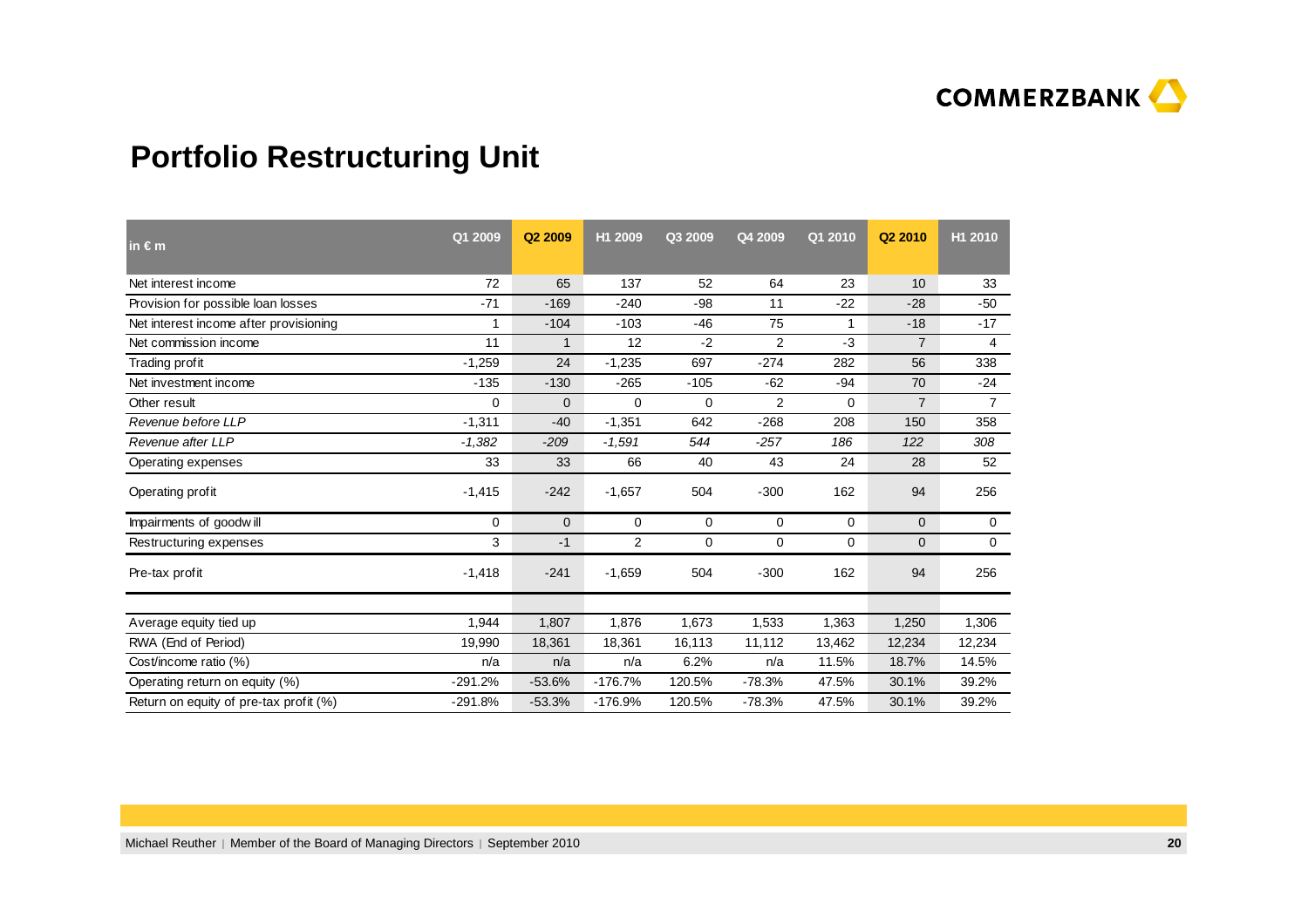

# **Others & Consolidation**

| in $\epsilon$ m                        | Q1 2009   | Q <sub>2</sub> 2009 | H1 2009     | Q3 2009     | Q4 2009  | Q1 2010 | Q <sub>2</sub> 2010 | H1 2010     |
|----------------------------------------|-----------|---------------------|-------------|-------------|----------|---------|---------------------|-------------|
| Net interest income                    | $-80$     | $-6$                | $-86$       | 14          | 151      | 186     | 122                 | 308         |
| Provision for possible loan losses     | 1         | $-6$                | $-5$        | $\mathbf 0$ | 7        | 5       | $-2$                | 3           |
| Net interest income after provisioning | $-79$     | $-12$               | $-91$       | 14          | 158      | 191     | 120                 | 311         |
| Net commission income                  | $-83$     | $-16$               | -99         | $-34$       | $-15$    | $-27$   | $-21$               | $-48$       |
| Trading profit                         | $-145$    | $-40$               | $-185$      | $-120$      | $-116$   | 94      | $-27$               | 67          |
| Net investment income                  | 589       | 314                 | 903         | 14          | 9        | $-14$   | 81                  | 67          |
| Other result                           | $-7$      | $\overline{4}$      | $-3$        | 86          | 114      | 1       | $-30$               | $-29$       |
| Revenue before LLP                     | 274       | 256                 | 530         | $-40$       | 143      | 240     | 125                 | 365         |
| Revenue after LLP                      | 275       | 250                 | 525         | $-40$       | 150      | 245     | 123                 | 368         |
| Operating expenses                     | $-34$     | 130                 | 96          | 178         | 296      | 226     | 249                 | 475         |
| Operating profit                       | 309       | 120                 | 429         | $-218$      | $-146$   | 19      | $-126$              | $-107$      |
| Impairments of goodwill                | $\Omega$  | $\mathbf{0}$        | $\mathbf 0$ | 1           | $-1$     | 0       | $\mathbf 0$         | 0           |
| Restructuring expenses                 | 156       | 56                  | 212         | 567         | 228      | 0       | $\mathbf 0$         | $\mathbf 0$ |
| Pre-tax profit                         | 153       | 64                  | 217         | $-786$      | $-373$   | 19      | $-126$              | $-107$      |
|                                        |           |                     |             |             |          |         |                     |             |
| Average equity tied up                 | $-1,211$  | 2,280               | 533         | 10,288      | 9,109    | 8,138   | 9,106               | 8,623       |
| RWA (End of Period)                    | 16,681    | 16,285              | 16,285      | 14,833      | 14,916   | 14,283  | 16,301              | 16,301      |
| Cost/income ratio (%)                  | n/a       | 50.8%               | 18.1%       | n/a         | 207.0%   | 94.2%   | 199.2%              | 130.1%      |
| Operating return on equity (%)         | $-102.1%$ | 21.1%               | 161.0%      | $-8.5%$     | $-6.4%$  | 0.9%    | $-5.5%$             | $-2.5%$     |
| Return on equity of pre-tax profit (%) | $-50.5%$  | 11.2%               | 81.4%       | $-30.6%$    | $-16.4%$ | 0.9%    | $-5.5%$             | $-2.5%$     |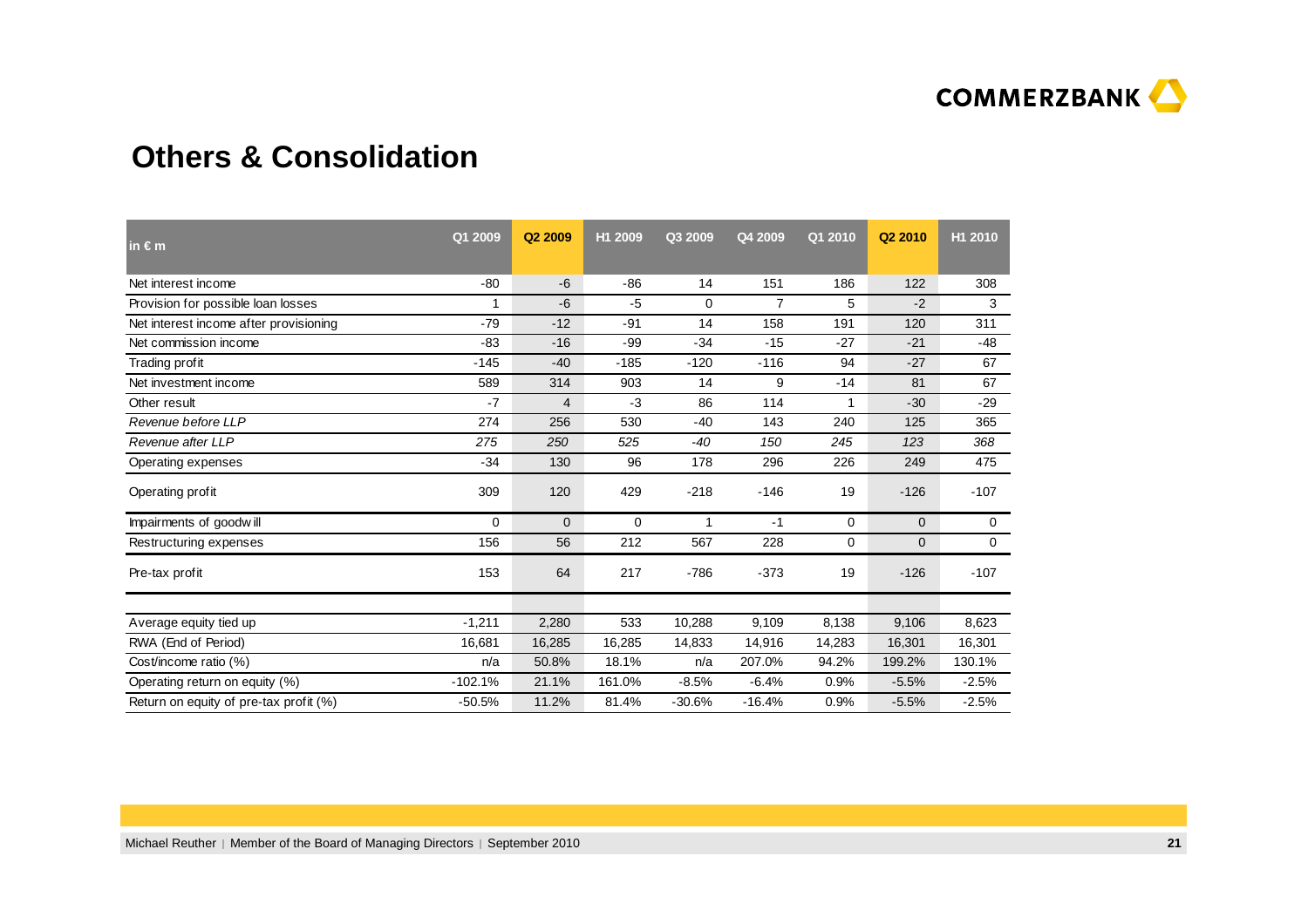

## **Group equity definitions**

#### **Equity definitions in € mI** and the set of the set of the set of the set of the set of the set of the set of the set of the set of the set of the set of the set of the set of the set of the set of the set of the set of the set of the set of the s Subscribed capital $\sim$  3,063 Capital reserve $e$  and  $1,331$ Retained earnings 7,956 Silent participation SoFFinn 17,178 Reserve from currency translation  $-126$ P&L $\blacksquare$ **Investors' Capital without minorities 30,462**Minority interests (IFRS)\* 703 **Investors' Capital 31,165**Change in consolidated companies; goodwill; consolidated net profit minus portion of dividend; others-3,654**Basel II core capital without hybrid capital 27,511** Hybrid capital 3,827 **Basel II Tier I capital 31,337 Reconciliation of equity definitionsBasis for RoE on net profitEquity basis for RoEBasis for operating RoE and pre-tax RoE**

\* excluding:

- Revaluation reserve

- Cash flow hedges

- Consolidated profit

Michael Reuther | Member of the Board of Managing Directors | September 2010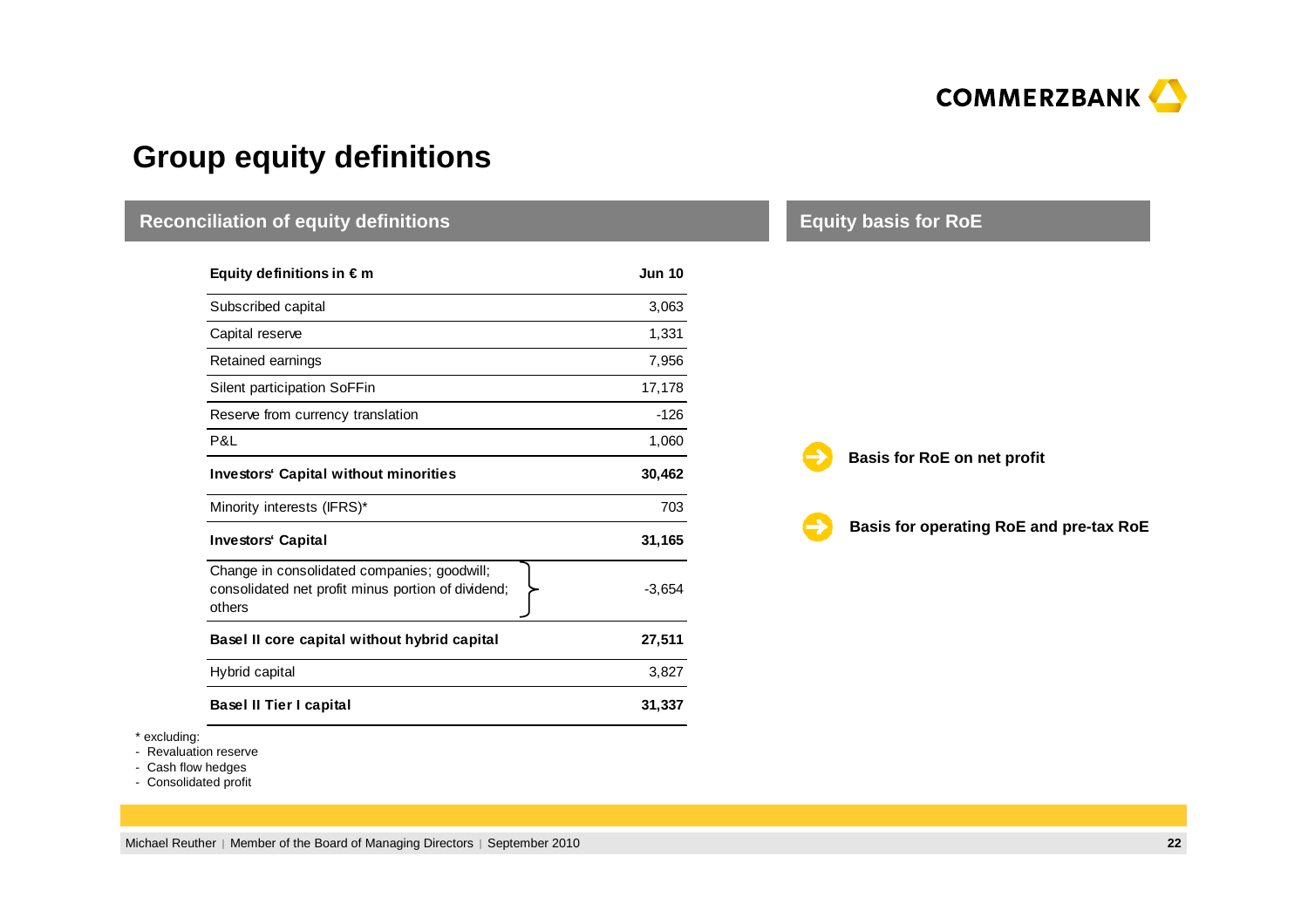

# **Balance Sheet Leverage Ratio**

| $(in \in m)$                         | 31.12.2009 | 30.06.2010 |
|--------------------------------------|------------|------------|
| <b>Equity</b>                        | 26,577     | 27,901     |
|                                      |            |            |
| <b>Total Assets</b>                  | 844,103    | 898,217    |
| Derivatives netting                  | $-6,352$   | $-6,586$   |
| Trading assets / liabilities netting | $-193,004$ | $-236,766$ |
| Deferred taxes netting               | $-2,586$   | $-2,200$   |
| Other assets / liabilities netting   | $-7,893$   | $-13,082$  |
| <b>Total Adjusted Assets</b>         | 634,268    | 639,583    |
|                                      |            |            |
| <b>Leverage Ratio</b>                | 24         | 23         |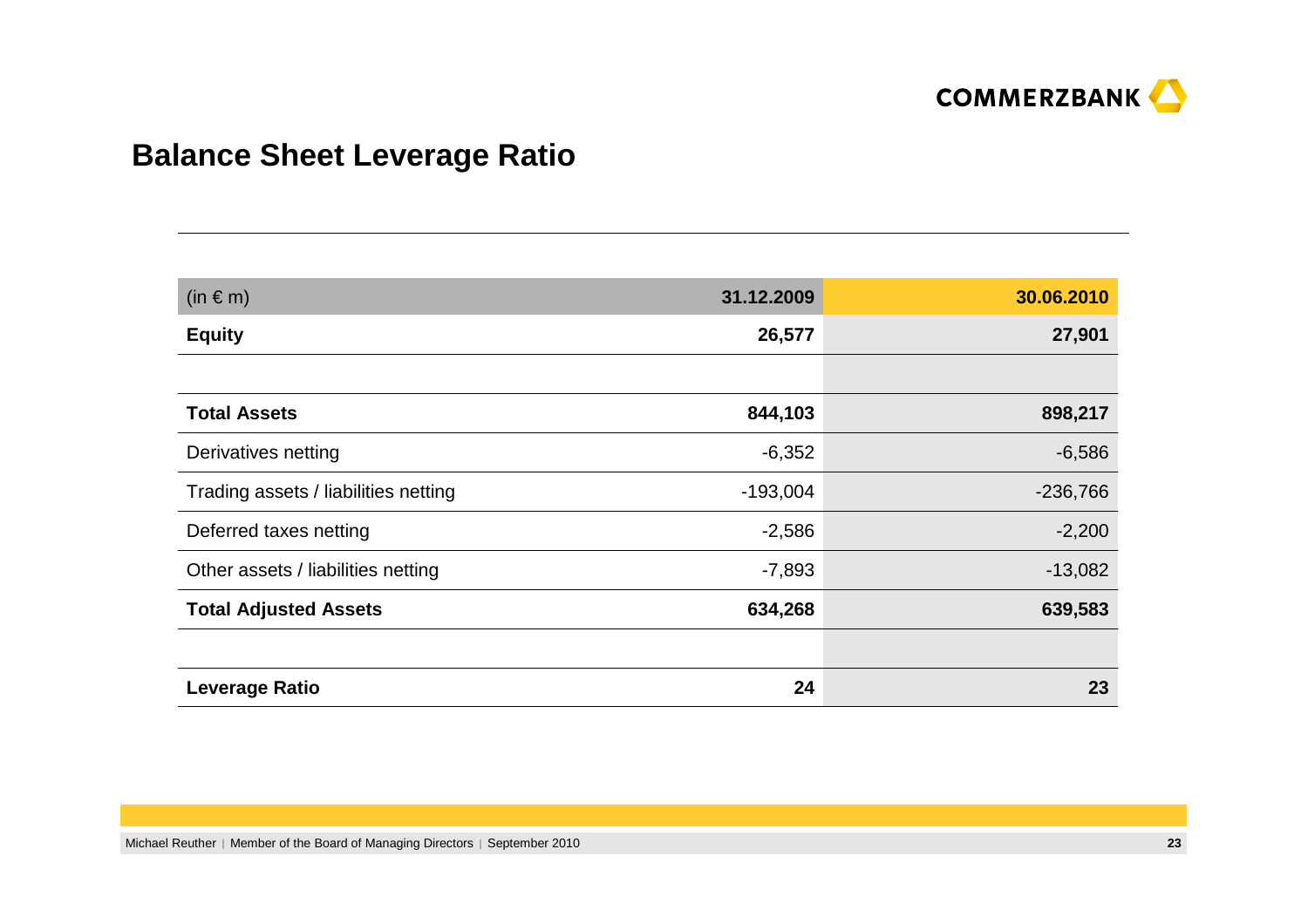

### **Funding plan 2010 completed**

in € bn



- Commerzbank has lowered its funding plan 2010 to €12-15bn due to reduced refinancing needs
- Main drivers are accelerated reduction of non-core activities as well as lower than originally expected loan demand
- Funding activities of Commerzbank Group amounted to €13.3bn as per the beginning of September
- Especially the Pfandbrief market proved to be a stable funding source
- Commerzbank has issued €1bn 10Y unsecured benchmark early September, its second unsecured benchmark in 2010

\* As of September 8, 2010; incl. €1bn Commerzbank senior unsecured benchmark due September 2020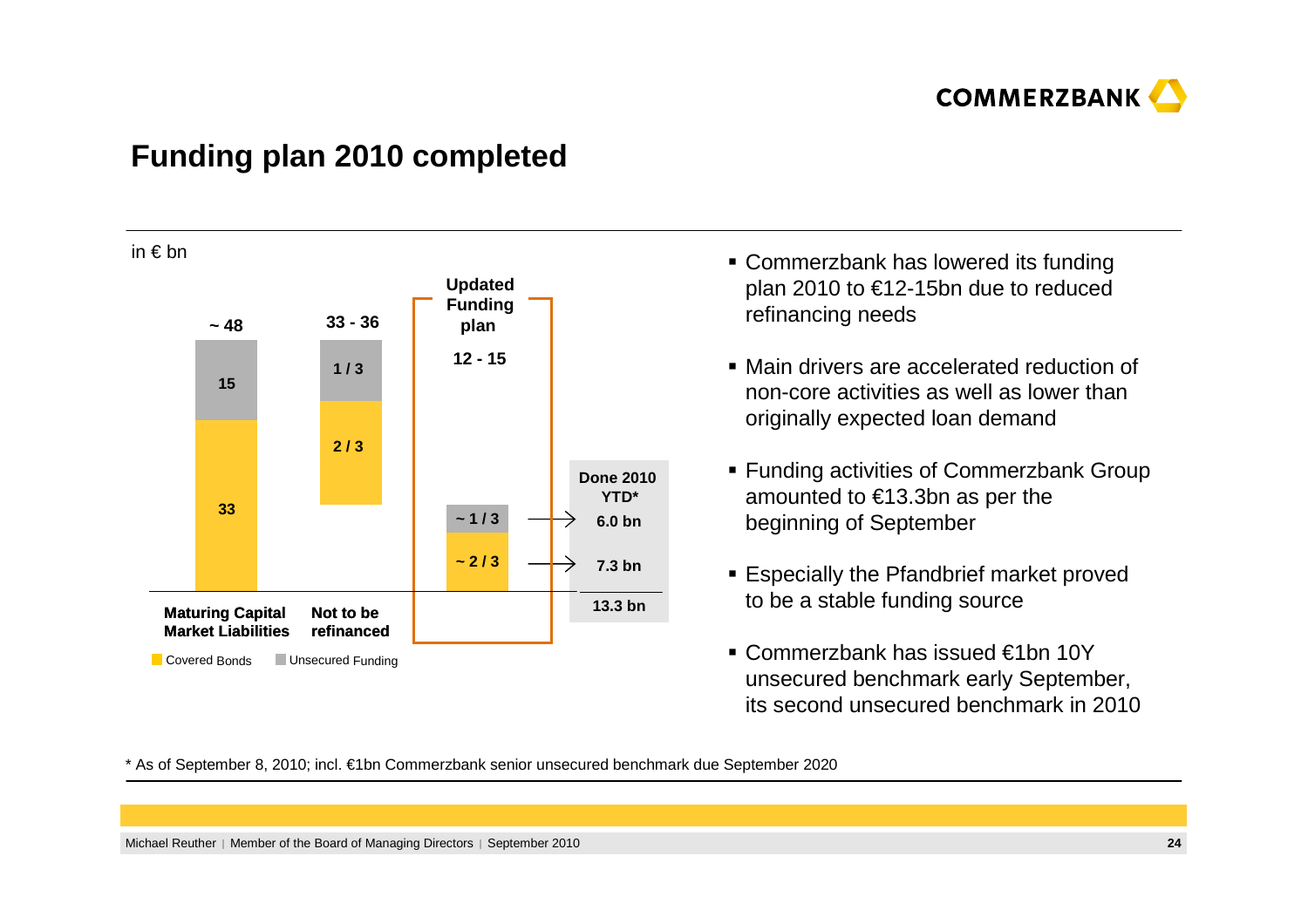

# **Appendix 2: Portfolio Restructuring Unit (PRU) & Leveraged Acquisition Finance (LAF)**

Michael Reuther | Member of the Board of Managing Directors | September 2010 **<sup>25</sup>**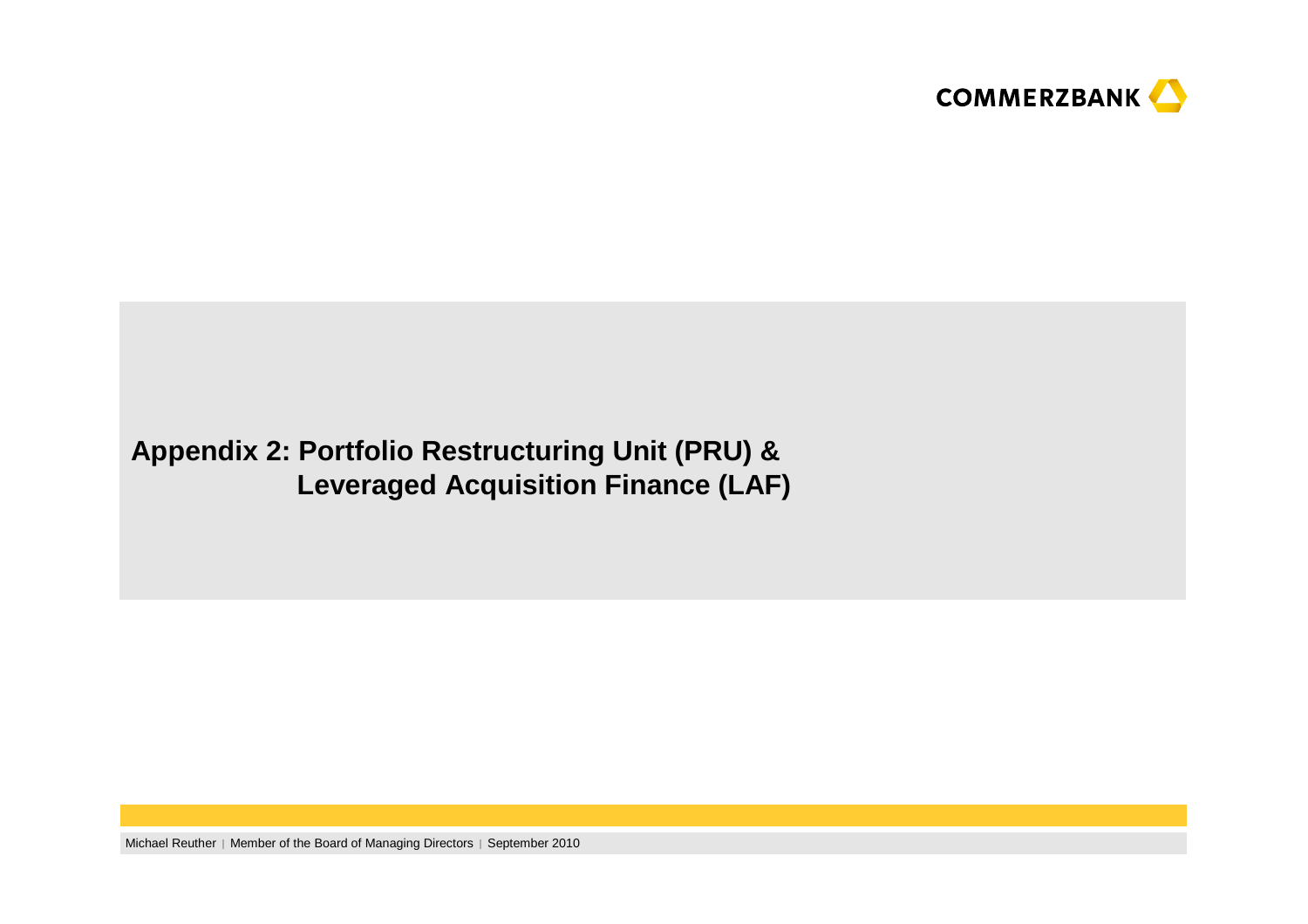

# **PRU Structured Credit by Business Segment - June 2010**



Caused by the market turbulences due to the European sovereign crisis, spreads widened again and also volatility came back into the markets, with an impact especially on senior tranches.

#### **Outlook**

Continue exits focussing increasingly on lower grade product if liquidity returns

Markets may remain volatile; exogenous events (e.g. Greece) might impact liquidity and lead to a re-increase in spreads

| (in $\in$ bn)    |  | <b>Notional Value</b> |          | Net Assets* |          | <b>Risk Exposure**</b> |        | <b>P&amp;L</b> (in $\in$ m) |         | <b>OCI</b> effect<br>$(in \in m)$ | <b>MDR ***</b>           |
|------------------|--|-----------------------|----------|-------------|----------|------------------------|--------|-----------------------------|---------|-----------------------------------|--------------------------|
| <b>Segments</b>  |  | $Jun-10$              | $Mar-10$ | $Jun-10$    | $Mar-10$ | $Jun-10$               | Mar-10 | Q <sub>2</sub> 2010         | Q1 2010 | Q <sub>2</sub> 2010               | $Jun-10$                 |
| <b>RMBS</b>      |  | 8.7                   | 8.7      | 2.8         | 2.8      | 5.8                    | 6.1    |                             | 34      | 34                                | 34%                      |
| <b>CMBS</b>      |  | 0.8                   | 1.4      | 0.6         | 1.1      | 0.5                    | 1.0    | 42                          | 18      | 30                                | 32%                      |
| <b>CDO</b>       |  | 12.7                  | 11.4     | 4.5         | 4.1      | 7.6                    | 6.6    | 239                         | 111     | (5)                               | 40%                      |
| <b>Other ABS</b> |  | 4.4                   | 4.1      | 3.5         | 3.6      | 3.7                    | 3.6    | 49                          | 64      | 18                                | 16%                      |
| <b>PFI/Infra</b> |  | 4.3                   | 4.2      | 2.0         | 1.8      | 4.0                    | 3.9    | -8                          | -3      | $\mathbf{0}$                      | 8%                       |
| <b>CIRCS</b>     |  | 0.7                   | 0.8      | 0.5         | 0.5      | 0.0                    | 0.0    | $-2$                        | -1      | $\overline{0}$                    |                          |
| <b>Others</b>    |  | 3.4                   | 3.3      | 2.1         | 2.2      | 0.2                    | 0.0    | $-8$                        | $-4$    | $\mathbf{0}$                      | $\overline{\phantom{a}}$ |
| <b>Total</b>     |  | 35.1                  | 33.9     | 15.9        | 16.1     | 21.7                   | 21.2   | 313                         | 217     | 78                                | 38%                      |

\* Net Assets includes both "Buy" and "Sell" Credit Derivatives; all are included on a Mark to Market basis; \*\* Risk Exposure only includes "Sell" Credit derivatives. The exposure is then calculated as if we hold the long Bond (Notional less PV of derivative); \*\*\* Markdown-Ratio = 1-(Risk Exposure / Notional value)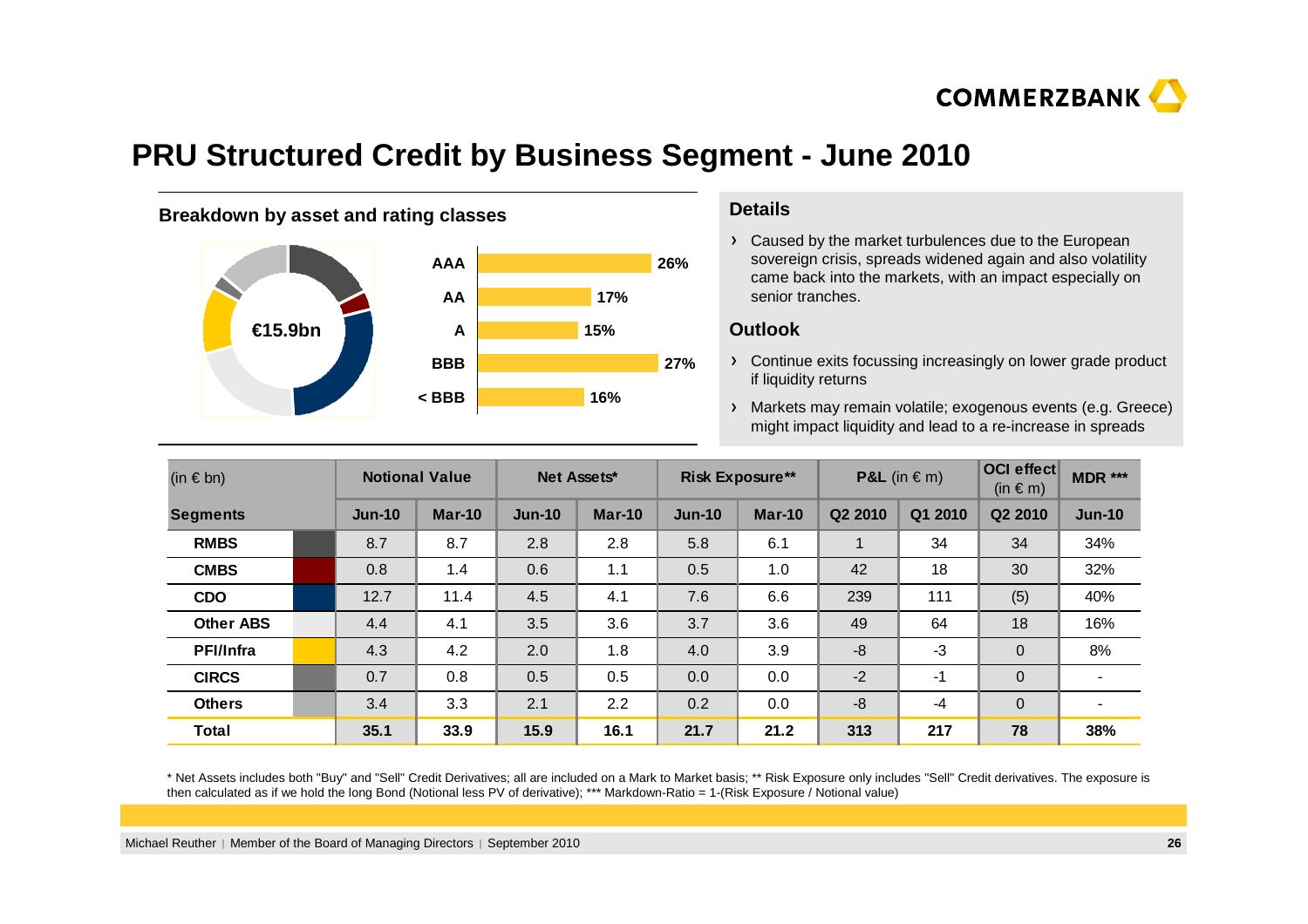

# **CDA and Counterparty Risk from Monolines**



#### **Details**

- MtM of derivatives has to be adjusted to the creditworthiness of counterparties. This fair value is corrected through trading P&L via CDA.
- CDA in Q2/2010 increased by €88m to €622m mainly driven by increased market values against Monoline counterparties Monoline CDA increased by EUR 84m to EUR 409m

#### **Outlook**

- Full write-down of protection from critical Monoline counterparties has already been realised in 2010
- There are no significant charges from remaining Monoline counterparties expected in 2010. However, CDS spreads are likely to be volatile which might lead to changes in CDA accordingly.

**1)** CDAs referring to Monoline and Non-Monoline counterparties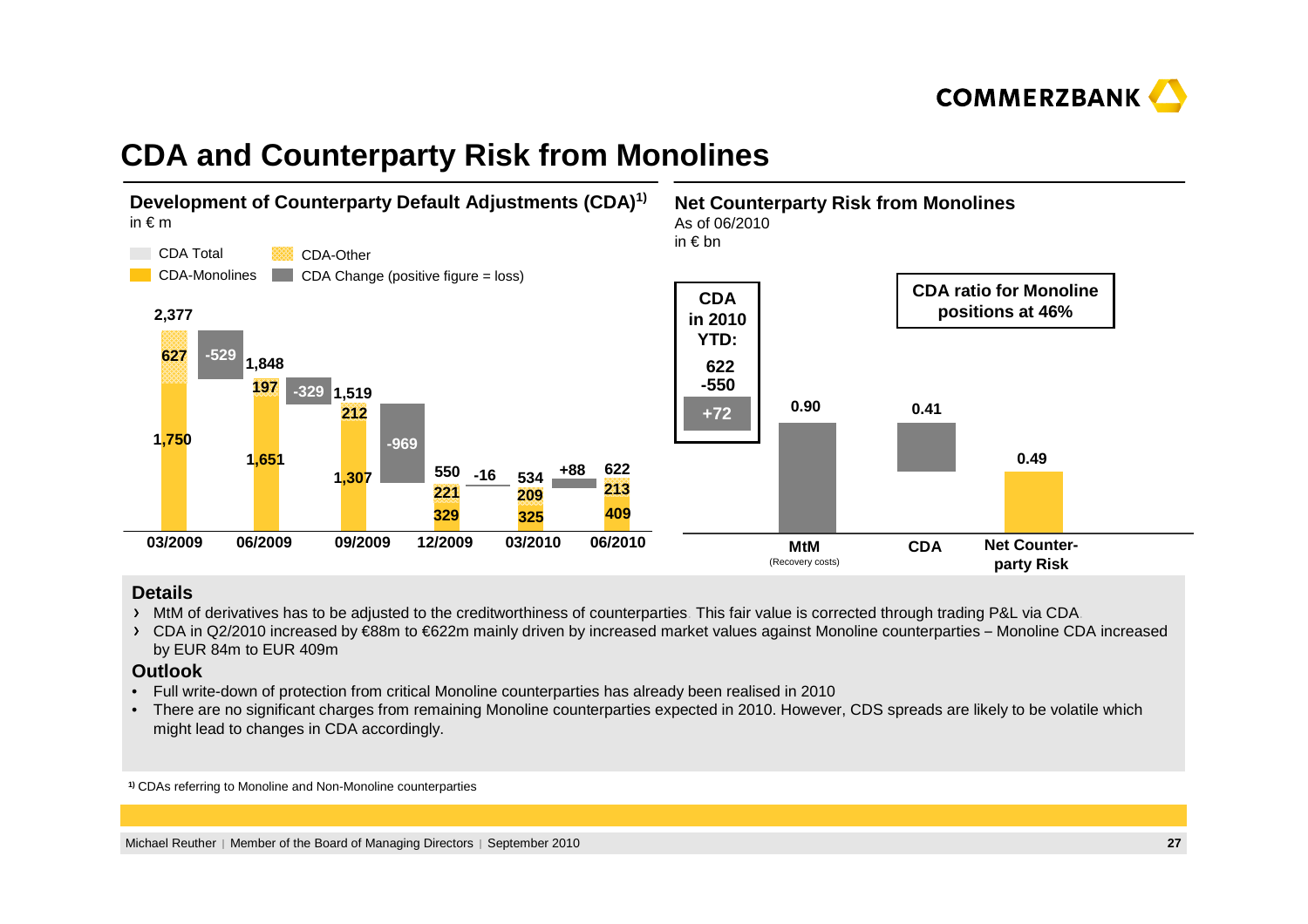

# **Leveraged Acquisition Finance (LAF)**



#### **Portfolio details\***

- In H1 2010 the portfolio was characterised by the funding of new transactions as well as by amendments and prepayments of existing transactions.
- The LAF market has gathered momentum; it confirms the expected process of normalization of this market-segment.
- The total LAF exposure remains unchanged at €4.1bn; a minor provision was established in the second quarter.
- Main exposure (€3.9bn) managed by C&M, only €260m by MSB (with 98% of the exposure in Germany).

#### **Outlook:**

- • Due to their high leverage most companies in the portfolio are more susceptible to the economic environment than other corporates across the Bank.
- • Particularly lagging business cycle sectors may experience difficulties in the current stage in the economic cycle if their liquidity position becomes strained. We cannot rule out additional P&L impacts from rating downgrades and/or defaults even if the economic rebound stabilises.
- • New business still requires conservative structures and limited underwriting risks.

\* excluding default portfolio

Michael Reuther | Member of the Board of Managing Directors | September 2010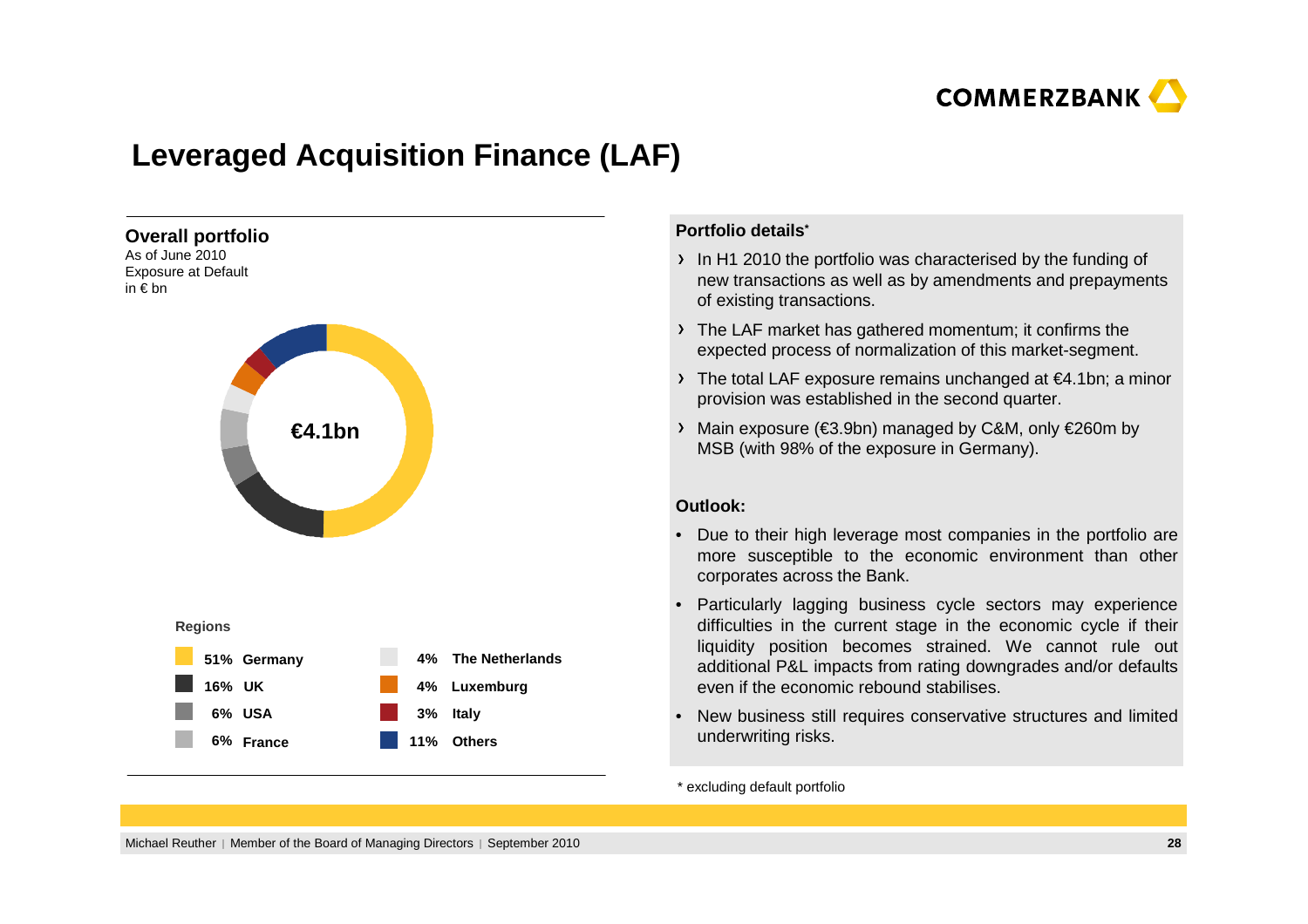

**Appendix 3: Risk figures**

Michael Reuther | Member of the Board of Managing Directors | September 2010 **<sup>29</sup>**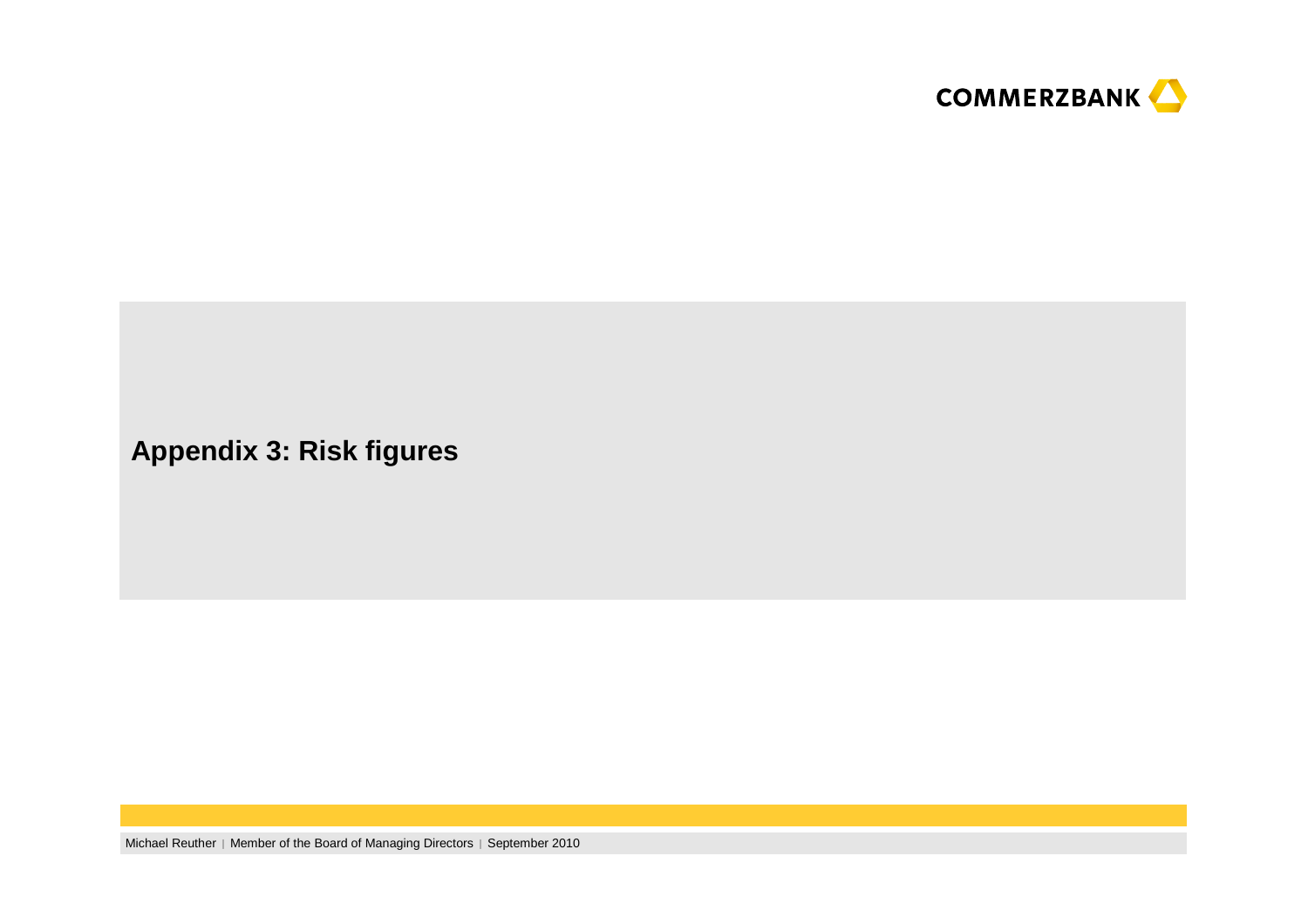

# **Default Portfolio – Continued high coverage ratio**

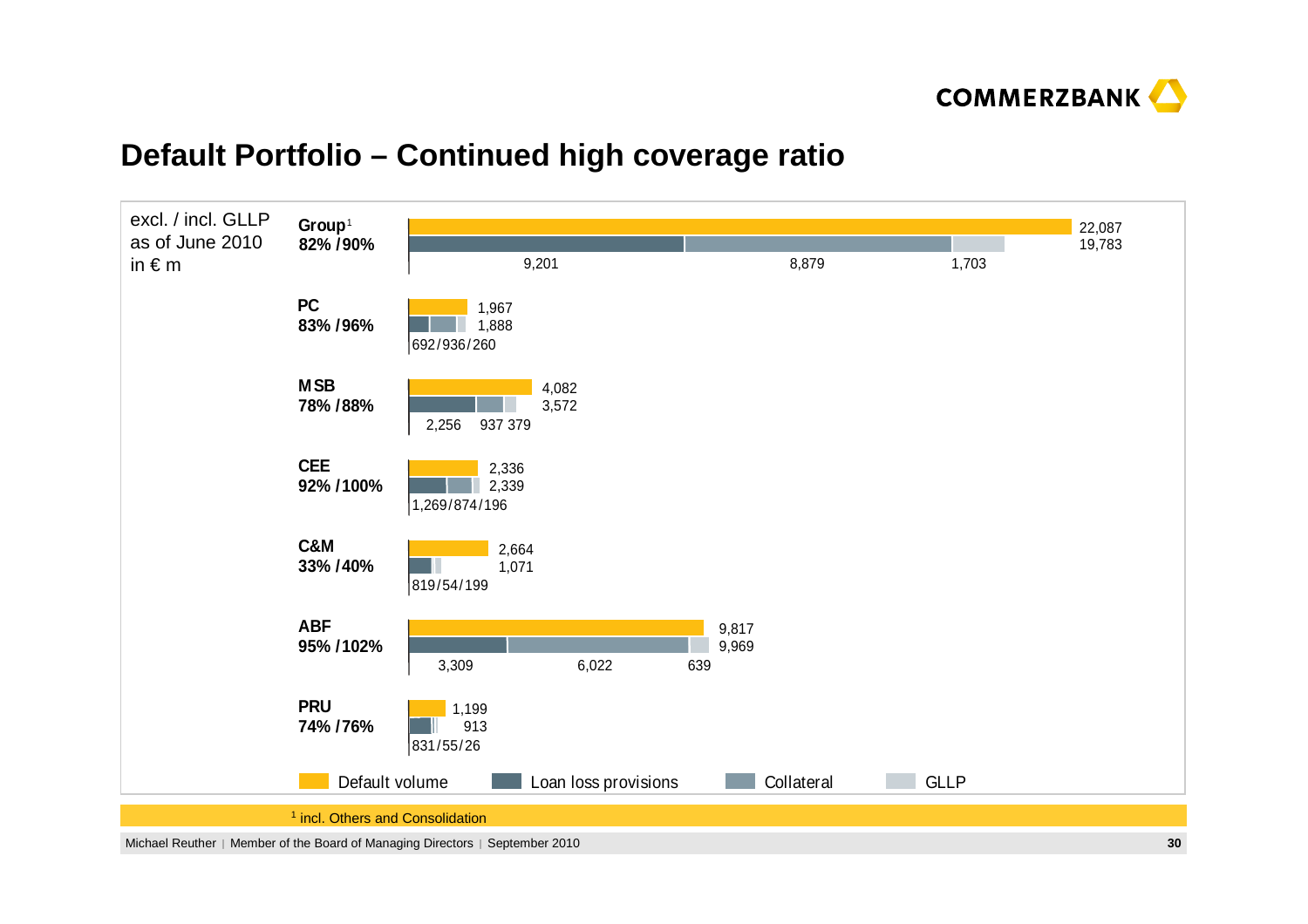



### **Loan to Value figures in the CRE business**

1) LtVs based on market values; excl. margin lines and corporate loans; additional collateral not taken into account; all figures relate to business secured by mortgages

Michael Reuther | Member of the Board of Managing Directors | September 2010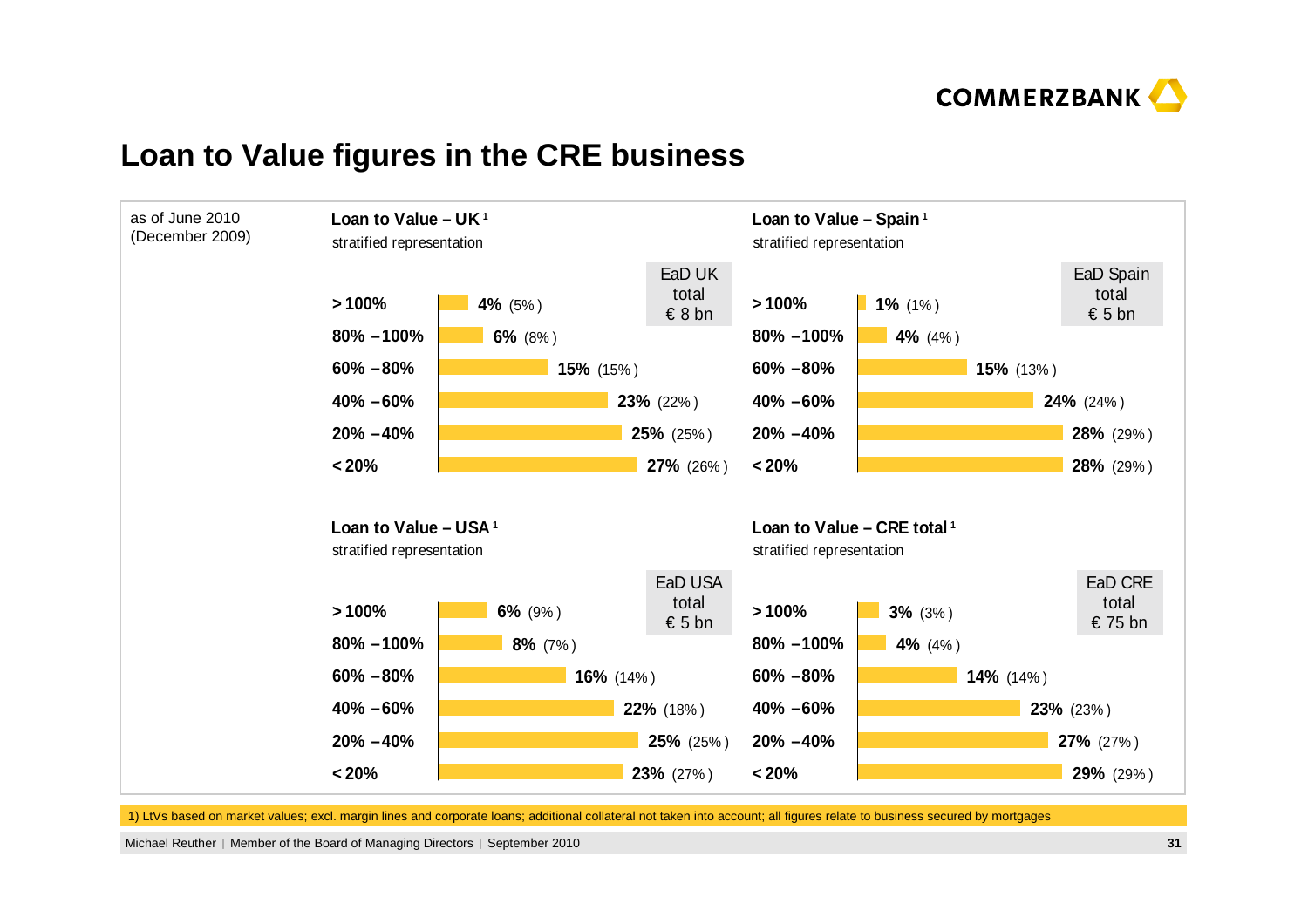

# **Risk provisions**

# Specific loan loss provisions ≥  $\in$  10 m

|               | Other cases<br><€10m                             | ≥€10m<br><€20m                                   |                                                | ≥€20m<br><€50m                                   |                                                | ≥€50m                                            |                                         | Indiviual cases<br>$≥€10m$ total                 |                                                |                                                  |
|---------------|--------------------------------------------------|--------------------------------------------------|------------------------------------------------|--------------------------------------------------|------------------------------------------------|--------------------------------------------------|-----------------------------------------|--------------------------------------------------|------------------------------------------------|--------------------------------------------------|
| Year          | <b>Net</b><br><b>RP</b> total<br>in $\epsilon$ m | <b>Net</b><br><b>RP</b> total<br>in $\epsilon$ m | <b>Number</b><br><b>of</b><br>commit-<br>ments | <b>Net</b><br><b>RP</b> total<br>in $\epsilon$ m | <b>Number</b><br><b>of</b><br>commit-<br>ments | <b>Net</b><br><b>RP</b> total<br>in $\epsilon$ m | <b>Number</b><br>of<br>commit-<br>ments | <b>Net</b><br><b>RP</b> total<br>in $\epsilon$ m | <b>Number</b><br><b>of</b><br>commit-<br>ments | <b>Net</b><br><b>RP</b> total<br>in $\epsilon$ m |
| 2008 total*   | 1,091                                            | 326                                              | 28                                             | 412                                              | 14                                             | 1,724                                            | 11                                      | 2,462                                            | 53                                             | 3,553                                            |
| Q1 2009       | 196                                              | 104                                              | 8                                              | 180                                              | 5                                              | 364                                              | 4                                       | 648                                              | $\overline{17}$                                | 844                                              |
| Q2 2009       | 519                                              | 167                                              | 13                                             | $-52$                                            | $\overline{2}$                                 | 359                                              | 6                                       | 474                                              | 21                                             | 993                                              |
| Q3 2009       | 612                                              | 134                                              | 10                                             | 260                                              | 7                                              | 47                                               | -3                                      | 441                                              | 14                                             | 1,053                                            |
| Q4 2009       | 780                                              | 247                                              | 17                                             | 107                                              | 8                                              | 190                                              | 3                                       | 544                                              | 28                                             | 1,324                                            |
| 2009 total    | 2,107                                            | 652                                              | 48                                             | 495                                              | 22                                             | 960                                              | 10                                      | 2,107                                            | 80                                             | 4,214                                            |
| Q1 2010       | 545                                              | 61                                               | 4                                              | 38                                               | 3                                              |                                                  |                                         | 99                                               |                                                | 644                                              |
| Q2 2010       | 66                                               | 189                                              | 17                                             | 210                                              | 9                                              | 174                                              | 3                                       | 573                                              | 29                                             | 639                                              |
| H1 2010 total | 611                                              | 250                                              | 21                                             | 248                                              | 12                                             | 174                                              | 3                                       | 672                                              | 36                                             | 1,283                                            |

\*) pro forma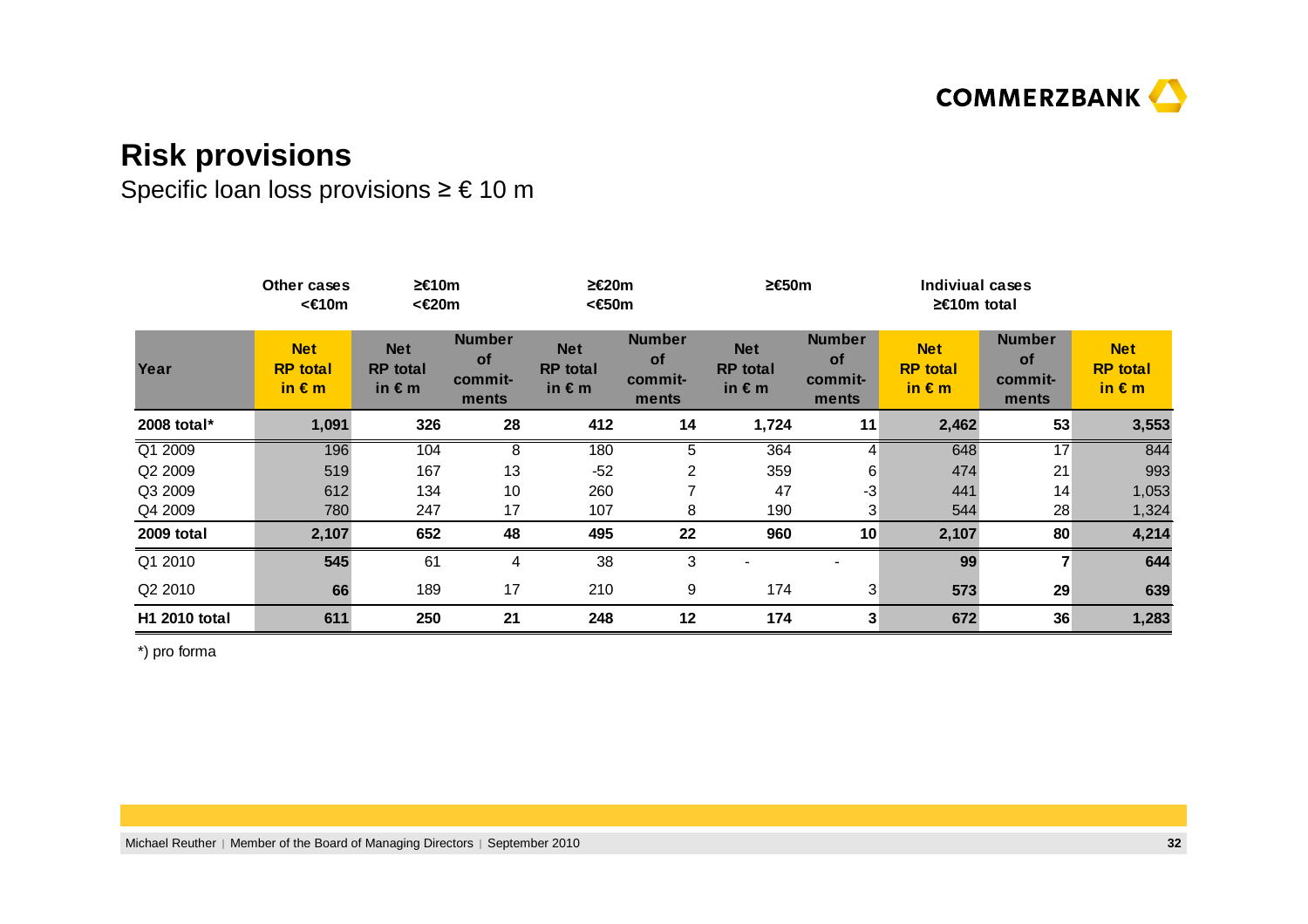

#### **For more information, please contact Commerzbank´s IR team:**

#### **Jürgen Ackermann (Head of Investor Relations)**

P: +49 69 136 22338

M: juergen.ackermann@commerzbank.com

#### **Equity IR**

**Michael H. Klein** (Head of Equity IR)P: +49 69 136 24522M: michael.klein@commerzbank.com

**Sandra Büschken** P: +49 69 136 23617M: sandra.bueschken@commerzbank.com

**Dr. Frank Grobe** P: +49 69 263 50780M: frank.grobe@dresdner-bank.com

**Ute Heiserer-Jäckel** P: +49 69 136 41874M: ute.heiserer-jaeckel@commerzbank.com

**Simone Nuxoll** P: +49 69 136 45660M: simone.nuxoll@commerzbank.com

**Stefan Philippi** P: +49 69 136 45231M: stefan.philippi@commerzbank.com

#### **Financial Reporting / Fixed Income Strategic Research**

**Klaus-Dieter Schallmayer** (Head of FR/FI) P: +49-69 263 57628 M: klaus-dieter.schallmayer@dresdner-bank.com

**Wennemar von Bodelschwingh**P: +49 69 136 43611 M: wennemar.vonbodelschwingh@commerzbank.com

**Michael Desprez** P: +49 69 263 54357M: michael.desprez@dresdner-bank.com **ir@commerzbank.comwww.ir.commerzbank.com**

**Dirk Bartsch** (Head of Strategic Research) P: +49 69 136 2 2799 M: dirk.bartsch@commerzbank.com

**Markus Bär** P: +49 69 136 43886 M: markus.baer@commerzbank.com

**Ulf Plesmann** P: +49 69 136 43888 M: ulf.plesmann@commerzbank.com

Michael Reuther | Member of the Board of Managing Directors | September 2010